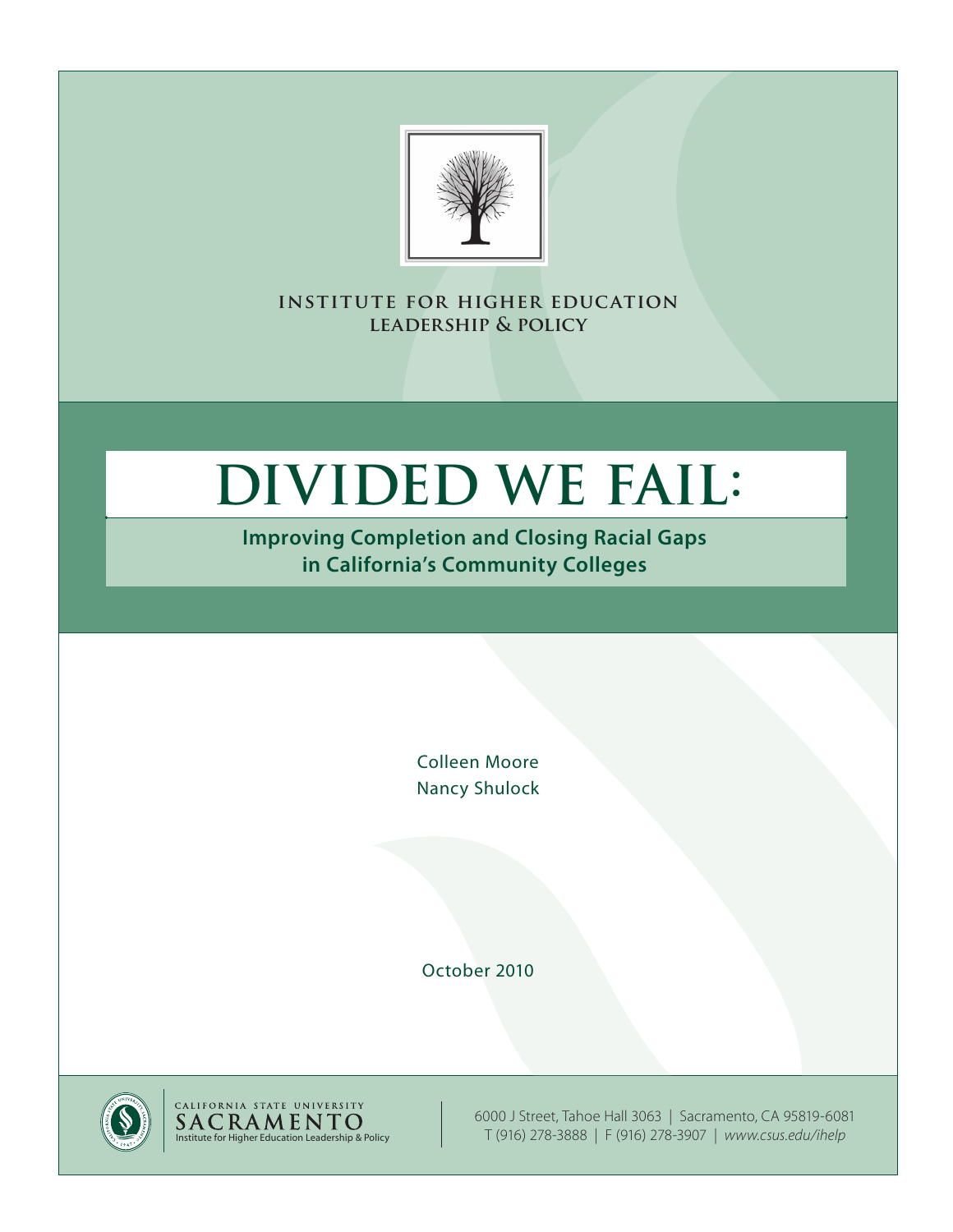# **Executive Summary**

### **California Must Increase Educational Attainment - Community Colleges are Key**

The future of California depends heavily on increasing numbers of Californians with certificates, associate degrees, and bachelor's degrees. Educational attainment in California has been declining with each younger generation - a statistic that bodes poorly for the state's economic competitiveness. It is essential to increase educational attainment among the Latino population, as current levels are relatively low and the Latino share of the workingage population in California is projected to grow from 34% currently to 50% by 2040. With nearly one-fourth of the nation's community college students enrolled in California, success of the Obama Administration's college attainment agenda depends on California increasing completion rates and reducing performance gaps in its 112 community colleges.

### **Data-Driven Decisions are Gaining Momentum - California Can Join the Effort**

State actions to increase college completion are growing, with 23 states (though not California) signed on to Complete College America, and other foundation-led initiatives involving still more states and college systems. These initiatives are helping states use data to understand how students, and which students, make, or fail to make, progress toward completion and to apply that knowledge by changing institutional practices. These efforts have identified policy change as a key element in the completion agenda. Policy that is well aligned with completion goals can enhance college efforts to increase student success, while poorly-aligned policies can thwart the best on-the-ground efforts. This report models how data can be used to identify ways to increase student success. It analyzes outcomes for over a quarter of a million degree-seeking students in the California Community Colleges (CCC), tracking those who entered in 2003-04 over six years. We analyze student progress through intermediate "milestones" as well as three completion outcomes: certificates, associate degrees, and transfer.

### **Key Findings: Rates too low; disparities too high; analysis points to solutions**

■ Too few students reach milestones; racial/ethnic disparities abound (pp. 4-5)

**Too many students fail to complete**. Six years after enrolling, 70% of degree-seeking students had not completed a certificate or degree, and had not transferred to a university (about 75% of black students and 80% of Latinos). Most had dropped out; only 15% of the non-completers were still enrolled.

**Critical milestone is missed**. Only 40% of degree-seeking students had earned at least 30 college-level credits at the CCC, the minimum needed to show a significant economic benefit. A lower share of Latino (35%) and black (28%) students reached this milestone.

**Latinos face more bumps at the end of the road**. The 30 credit threshold can provide "momentum" for completing an educational program. However, fewer Latinos who reach that point complete a certificate, degree, or transfer (47%), compared to white (60%), Asian-Pacific Islander (58%), and black (53%) students.

■ Transfer does not mean completing two years of study (as we commonly assume), especially for black **students (pp. 6-7)**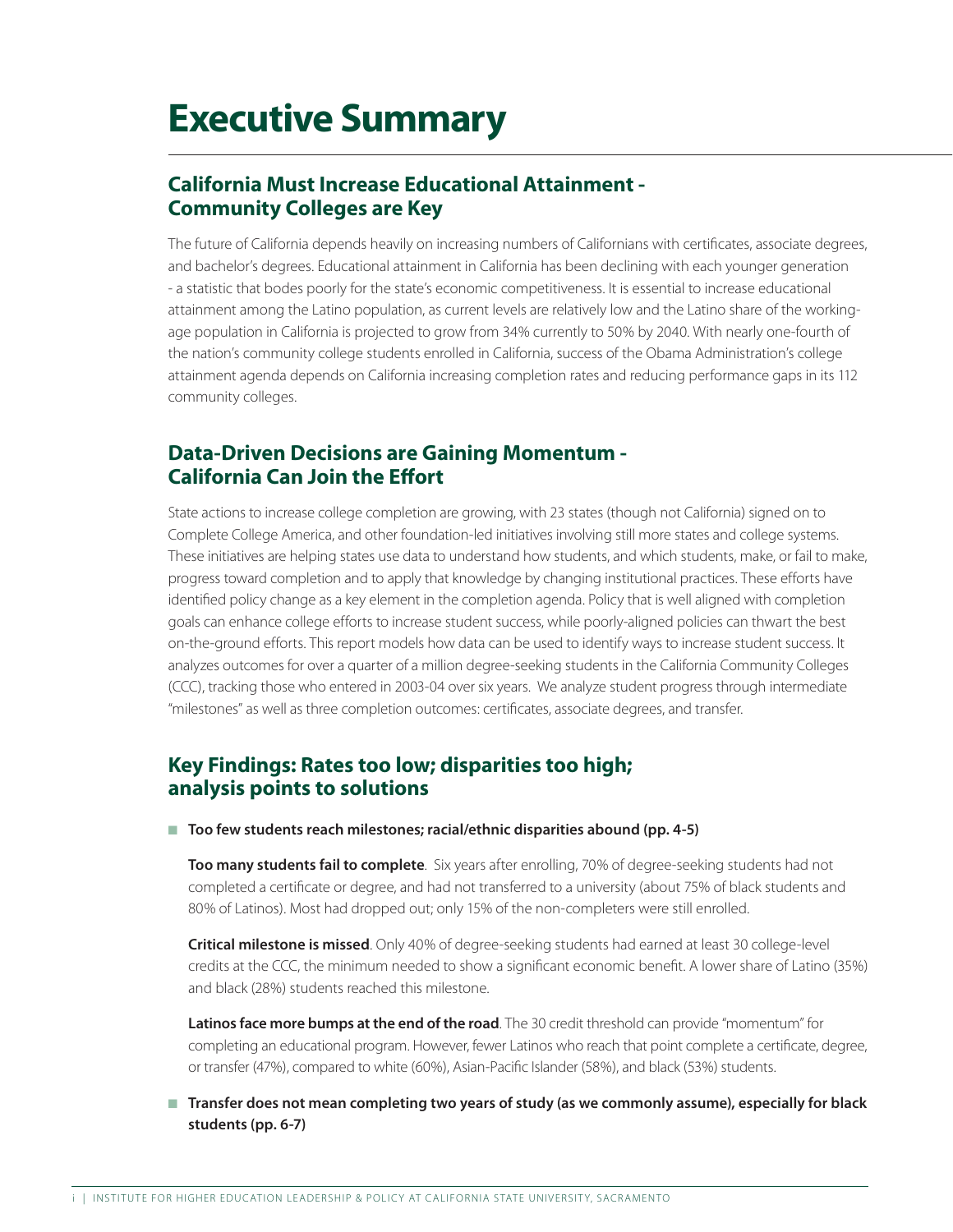**Transfer success is low**. About 23% of degree seekers transferred to a university, and Latino students were only half as likely as white students to transfer (14% vs 29%).

**Majority of students do not follow Master Plan intent**. Many who did transfer did not first complete a transfer curriculum (43% completed it) at the CCC, meaning that "transfer" signifies something less than the completion of the first two years of a bachelor's degree as was intended in the design of California's Master Plan. Only half (52%) of transfer students transferred to a California public university.

For-profit sector's role is growing. An increasing share of transfer students is enrolling in the for-profit sector, where what little is known about student outcomes provides ample reason for concern about poor outcomes and high indebtedness. Black students are especially likely to transfer to for-profit institutions, and to leave the CCC system with fewer credits completed. A complex transfer process and enrollment limits at UC and CSU help account for this trend.

#### ■ Demographics are not destiny (p. 8)

**Completion rates and levels of disparity vary.** The widely varying rates of completion and levels of disparity across colleges of similar size and similar shares of under-represented minority students suggest that some colleges find ways to be more effective at helping students of all backgrounds make progress.

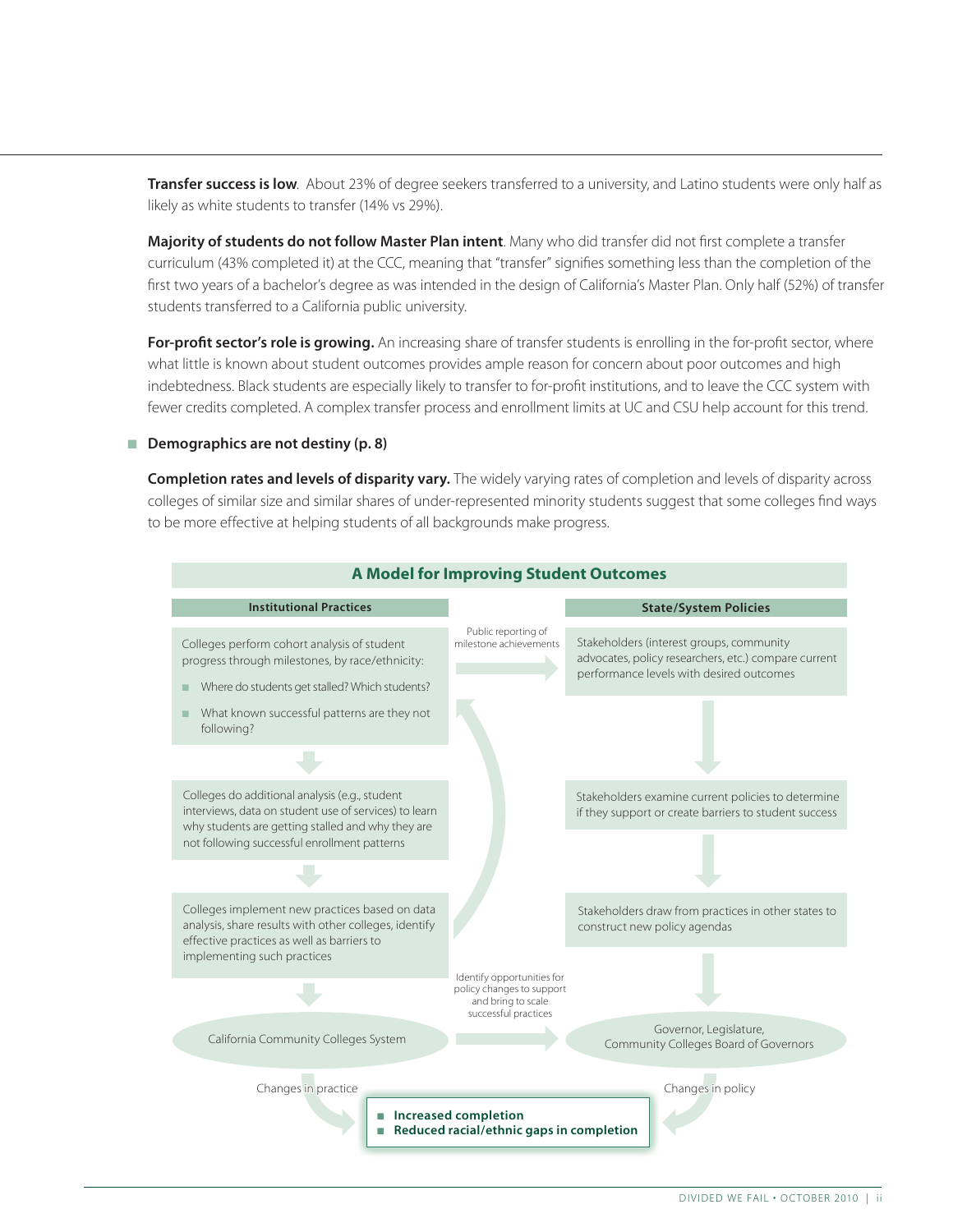# **Executive Summary**

#### ■ Patterns of student enrollment provide clues for improvement (p. 9)

**Students who followed certain enrollment patterns did much better.** 59% of students who earned at least 20 credits in their first year completed a certificate, degree, or transfer within six years compared to 21% who did not; 55% of students who passed college math within two years completed, compared to only 21% who did not; for English the numbers were 50% and 20%.

**But few students followed the successful patterns, with large racial/ethnic gaps.** Only 25% of degree seekers earned at least 20 credits in the first year; 29% passed at least one college-level math course within two years; 36% passed at least one college-level English course within two years (black students were the least likely to follow these patterns); on average, degree-seeking students dropped or failed over one third of the credits they attempted – blacks completed only one-half the credits they attempted.

### **Recommendations: Practice, Policy, and their Integration (see diagram on page ii and pp. 12-14)**

Action to increase completion for all students and reduce racial/ethnic disparities must occur on two mutually supportive fronts: *changes to institutional practices* at the college level and *changes to state and system policy*. Both rely on the strategic use of data to track student milestone achievement and enrollment patterns. And they come together as stakeholder agendas to reform policy become fully informed by public reporting and as colleges meet with their peers to discuss policy barriers that are preventing implementation of effective practices.

#### **n** Improving campus practices

- The Chancellor's Office should coordinate a systemwide, and systematic, effort by which cohort data for student progress through milestones and key enrollment patterns are analyzed for every college. Colleges should supplement cohort data with other analyses and use results to institute changes to campus practices. A formal process, perhaps using peer groups, should be adopted for campuses to share effective practices and their impacts.
- Improving system and state policy
	- A new funding model should be adopted that rewards colleges for helping student progress through milestones, including completing college English and math, and for helping under-prepared students meet key milestones.
	- The Board of Governors should change system policy, and seek statutory changes as necessary, to ensure that all degree-seeking students are assessed for college readiness and are directed appropriately into courses that will expedite their transition to, and success in, college-level instruction.
	- The Legislature should take steps to guard against erosion of the historic transfer function of community colleges by investigating recruiting practices and completion rates at for-profit colleges, enacting policies that encourage students to earn associate degrees prior to transfer, and ensuring sufficient capacity at UC and CSU for transfer students.

#### **n** Bridging practice and policy

- Colleges should publicly report milestone data, by subgroup (race/ethnicity, gender, age).
- Colleges should identify common policy barriers that prevent them from implementing new practices.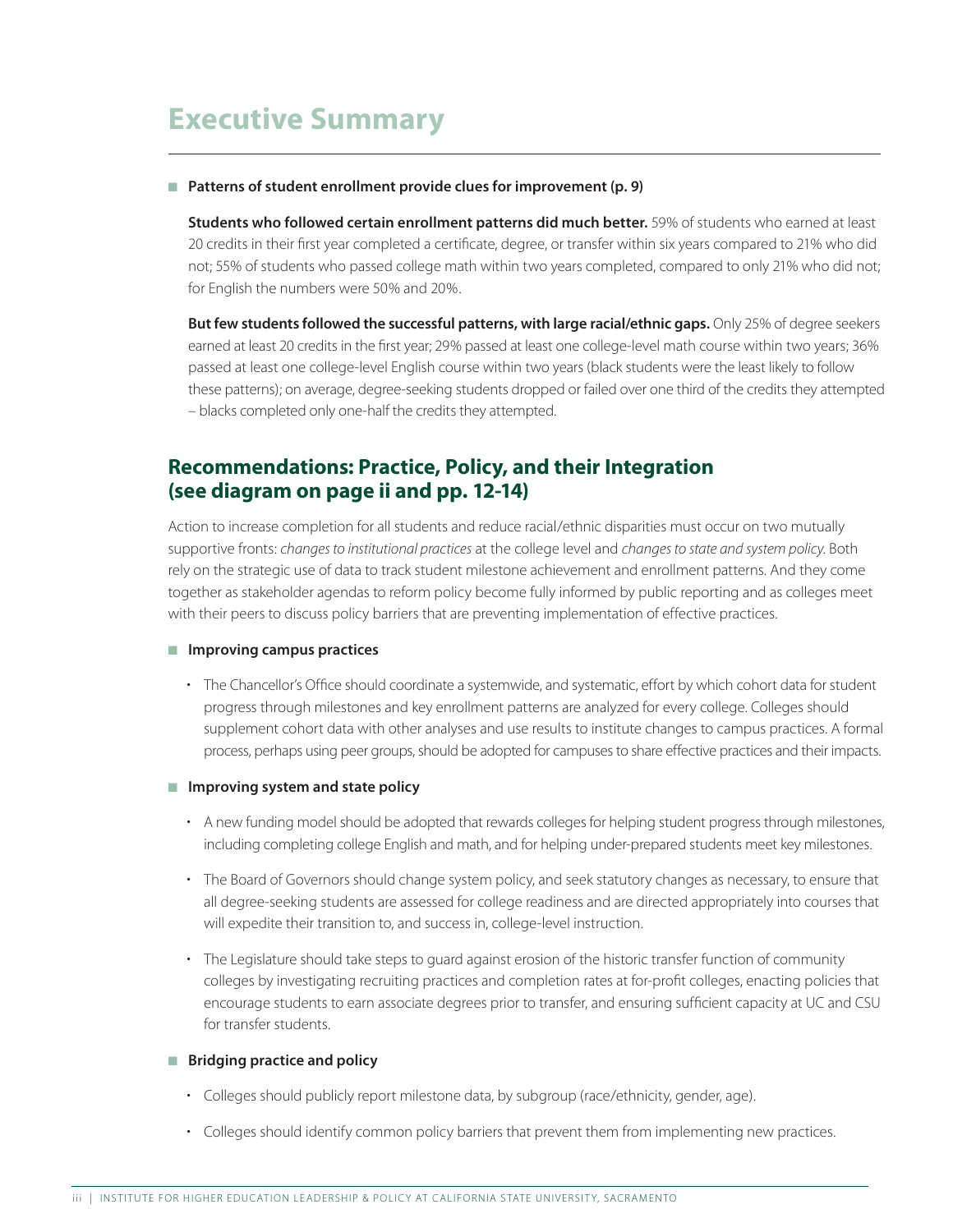# **More California Community College Graduates are Needed: Data Can Show the Way**

California is preparing too few people with the skills necessary to fill job openings the state could produce in occupations that pay a living wage. The Public Policy Institute of California estimates that California could create jobs for one million more bachelor's degree holders than the state is currently on track to produce.<sup>1</sup> Occupations that require some postsecondary education, but do not require a bachelor's degree, are also expected to face worker shortages. These middle skill jobs represent the largest share of jobs in California and the largest share of future openings.2 In particular, there are expected shortages at all levels of postsecondary achievement in the kinds of science, technology, engineering, and mathematics (STEM) occupations that are so important to California's information-based economy,<sup>3</sup> and in critical health care fields.<sup>4</sup> The projected shortages<sup>5</sup> arise from educational attainment not keeping up with the needs of the labor market, which has been shifting toward workers with college degrees (Figure 1).

Inadequate educational attainment in California mirrors national trends, where the data suggest that today's generation of young adults will be less educated than the previous generation without quick intervention to increase college enrollment and, especially, degree completion. The United States ranks 10th among Organisation for Economic Co-operation and Development (OECD) nations in the share

of young adults ages 25-34 with at least an associate degree, and the trend in other OECD countries is toward increasing levels of educational attainment for each successive generation, while attainment has fallen off for young adults in the U.S. (Figure 2). *College attainment in California has actually been declining with each younger generation*, a trend that, if not reversed, bodes poorly for the state's economic competitiveness with other states and countries.

While college participation rates are too low in many states, the bigger problem in California and elsewhere is low college completion rates, particularly for low-income students and those from the growing populations historically underrepresented in higher education.<sup>6</sup> In California, a major reason for under-production of bachelor's degrees is the large Latino enrollment in the community colleges (where transfer to four-year institutions is problematic) rather than in four-year institutions.7 Educational attainment among the growing Latino population is a particular concern, as the Latino share of the working-age population in California is projected to grow from about 34% currently to 40% in 2020 and 50% in 2040.8 Only 16% of working-age (25-64) Latino adults in California currently have a college degree (associate or higher), compared to 50% of white adults.<sup>9</sup>

Nationally, efforts are growing to address the threat posed by declining educational attainment. Twenty-three states





*Note: 1973 data did not include "some college" category* 

Source: Center on Education and the Workforce, Georgetown University, *Help Wanted: Projections of Jobs and Education Requirements through 2018* (June, 2010), based on analysis of data from the U.S. Census Bureau's Current Population Survey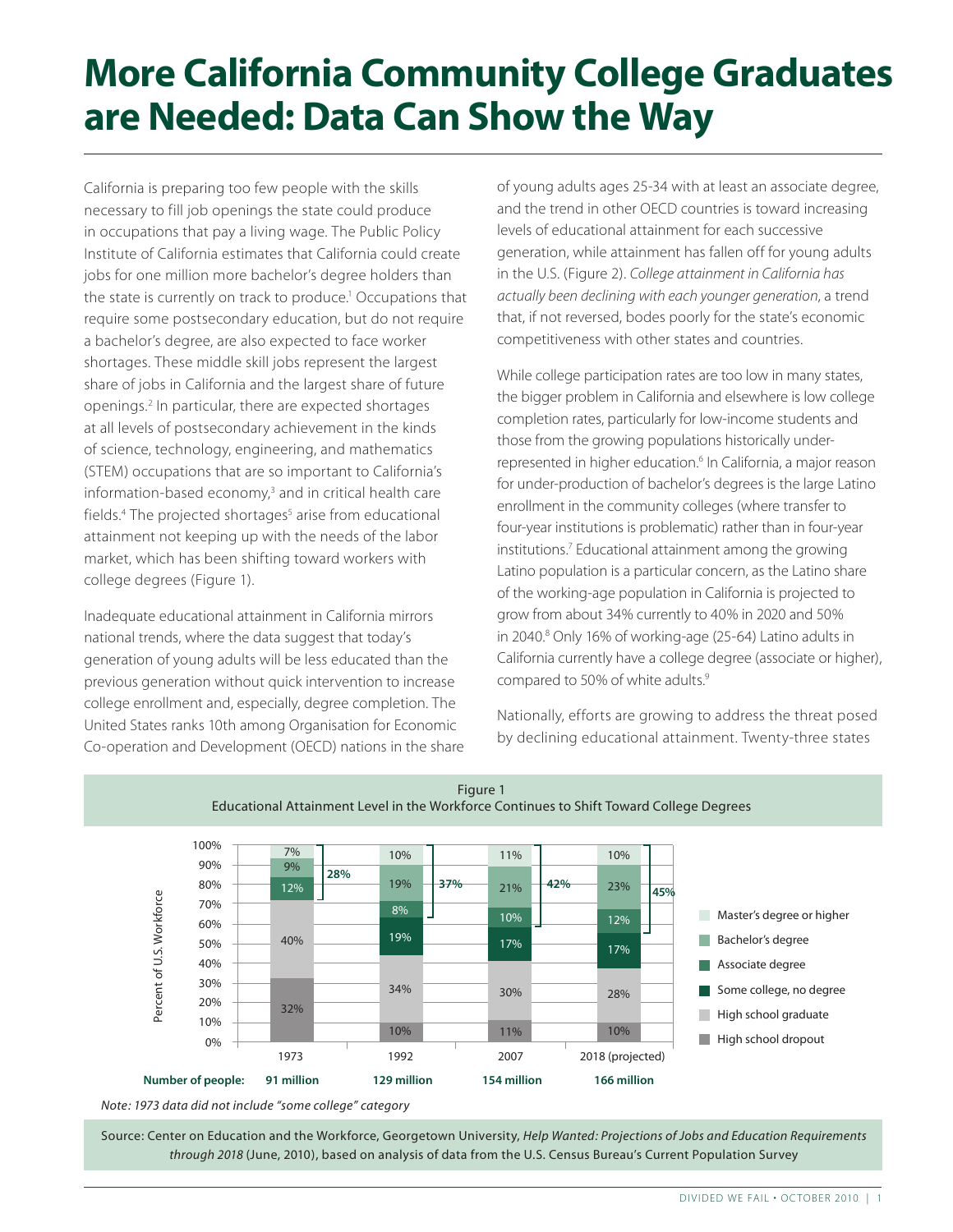# **More California Community College Graduates are Needed: Data Can Show the Way**

Figure 2

Percent of Adults with an Associate Degree or Higher by Age Group - Leading OECD Countries, the U.S., and California



Source: National data are from the Organisation for Economic Cooperation and Development's *Education at a Glance 2010*. Not shown on the graph are Ireland, Denmark, Belgium and Australia, which also rank ahead of the U.S. on attainment among young adults (and have increasing attainment levels for younger populations). Data for California are from the American Community Survey 2006-2008 3-year estimates

(though not California) have signed on to Complete College America, a foundation-funded initiative to dramatically increase the college completion rate through state policy change.<sup>10</sup> The National Association of System Heads and The Education Trust are working with 24 public higher education systems across the country to reduce the gaps in outcomes for low-income and minority students.<sup>11</sup> The Lumina and Gates foundations have set ambitious goals for increasing the nation's college attainment rate. The Obama Administration has set a goal for the nation to once again lead the world in postsecondary degree attainment, bringing increased attention to the importance of community colleges in meeting that goal.

Nowhere is the national priority of improving community college outcomes more important than in California, where nearly one-fourth of the nation's community college students are enrolled and where, with a high and growing percentage of Latino students, the benefits of closing the racial/ethnic performance gaps is the greatest. These 112 colleges are vital to the future social and economic health of California, as well as to the success of the national agenda to restore America's competitive position in the global economy. But the challenges are many. Reflecting socioeconomic status and the quality of the schools they attend, Latino students in California's K-12 education

system demonstrate lower levels of proficiency in math and language arts as they enter high school, they take fewer advanced math and science courses while in high school, they are less likely to graduate and are less likely to have completed a college-preparatory curriculum when they do.12 Latino students are more likely to begin their postsecondary education in a community college,13 putting a premium on the effectiveness of these institutions for addressing the disparity in educational attainment, and highlighting in particular the critical role of the transfer process in increasing baccalaureate attainment.

### **Data Analysis of Student Progress Can Help Show the Way**

College completion initiatives are encouraging colleges to use data (and cohort data in particular<sup>14</sup>) to understand how students (and which students) make, or fail to make, progress toward completion and to apply that knowledge by changing institutional practices. These initiatives have also identified state policy as a vital partner in student success efforts. Some existing policies may actually impede colleges from adopting better approaches. These initiatives are pushing states to adopt policies that are optimally supportive of effective college practices.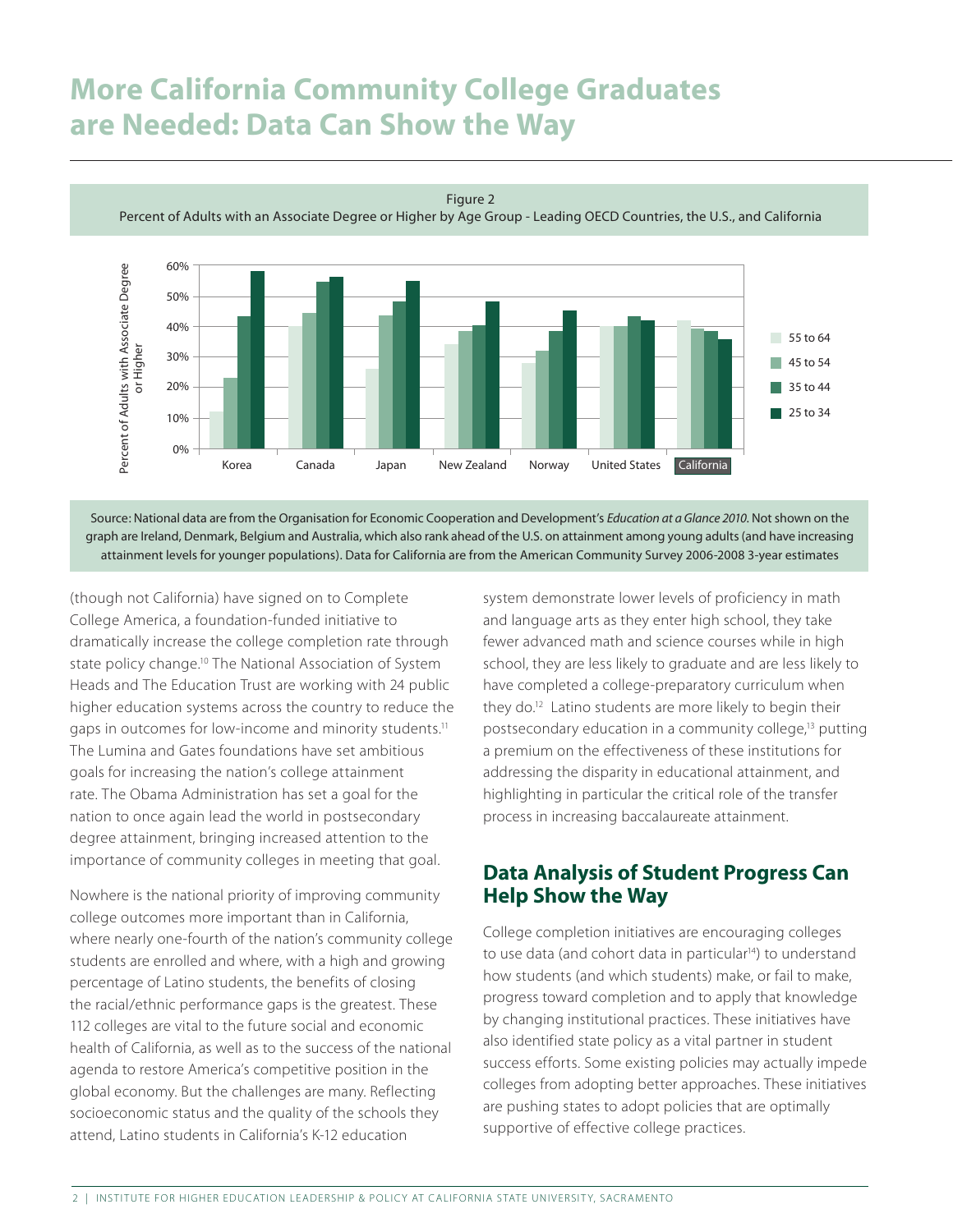We adopt the same perspective in this report. We use CCC cohort data to examine student progress through intermediate outcomes and on to the completion of certificates, degrees and transfers, in order to understand where student progress stalls. We demonstrate how this kind of data analysis can be *used by colleges to identify more effective practices*. And we suggest how *state and system policies could better support colleges* in their efforts to implement more effective practices. The report is organized into several sections:

- $\blacksquare$  We examine students' progress in reaching certain *milestones*, or measurable intermediate achievements along the pathway to a degree, as we have done in recent reports.<sup>15</sup> We describe the gaps across racial/ ethnic populations in the share of students reaching these milestones.
- $\blacksquare$  We highlight some of the specific patterns exhibited by transfer students, to inform current efforts to improve the transfer function of the community colleges.
- $\blacksquare$  We briefly discuss the variation across similar colleges in both completion rates and levels of racial/ethnic disparity.
- $\blacksquare$  We show the extent to which students are following enrollment patterns that make ultimate degree completion more likely, and the gaps across racial/ethnic groups in following those patterns.
- $\blacksquare$  We offer conclusions and recommendations for educators and policymakers.

In our analyses, we focus on "degree seekers" – defined as those enrolling in community college for the purpose of earning a certificate or degree or transferring to a university (see Data and Methods box).

### **Data and Methods**

### Data Source: California Community Colleges Chancellor's Office

The student unit record (SUR) data from the Chancellor's Office Management Information System (COMIS) include demographic information, course-taking records, and records of degrees/certificates earned and transfers to 4-year universities (based on matches to the California State University, the University of California, and the National Student Clearinghouse). We obtained data for the entering cohort of first-time CCC students who enrolled in credit courses during the 2003-04 academic year. Non-credit students and high school students concurrently enrolled in community college were excluded. We tracked the students over a 6-year period, through 2008-09.

### **Methods**

The analyses focus on students identified as "degree seekers" (a term we use to include degrees and certificates) based on having enrolled in more than six units during the first year. This definition was proposed by the prominent higher education researcher Clifford Adelman as one element of improving the federal methodology for calculating community college graduation rates.16 Using Adelman's criterion, about two-thirds of students (255, 253) in the cohort were identified as degree seekers. We calculated the percent of students who reached milestones, the rates of milestone achievement by race/ ethnicity, and the share of students following a selected set of enrollment patterns that research demonstrates are correlated with degree completion. We use four broad racial/ethnic categories: white, Asian-Pacific Islander, black, and Latino. (Although the CCC collect data for several sub-populations within the Asian-Pacific Islander and Latino categories, the data we received had been aggregated into larger categories. There may be substantial differences across sub-populations that are masked by using one category.) In some cases we show results for black, Latino, and Native American students together in a combined group of under-represented minority (URM) students.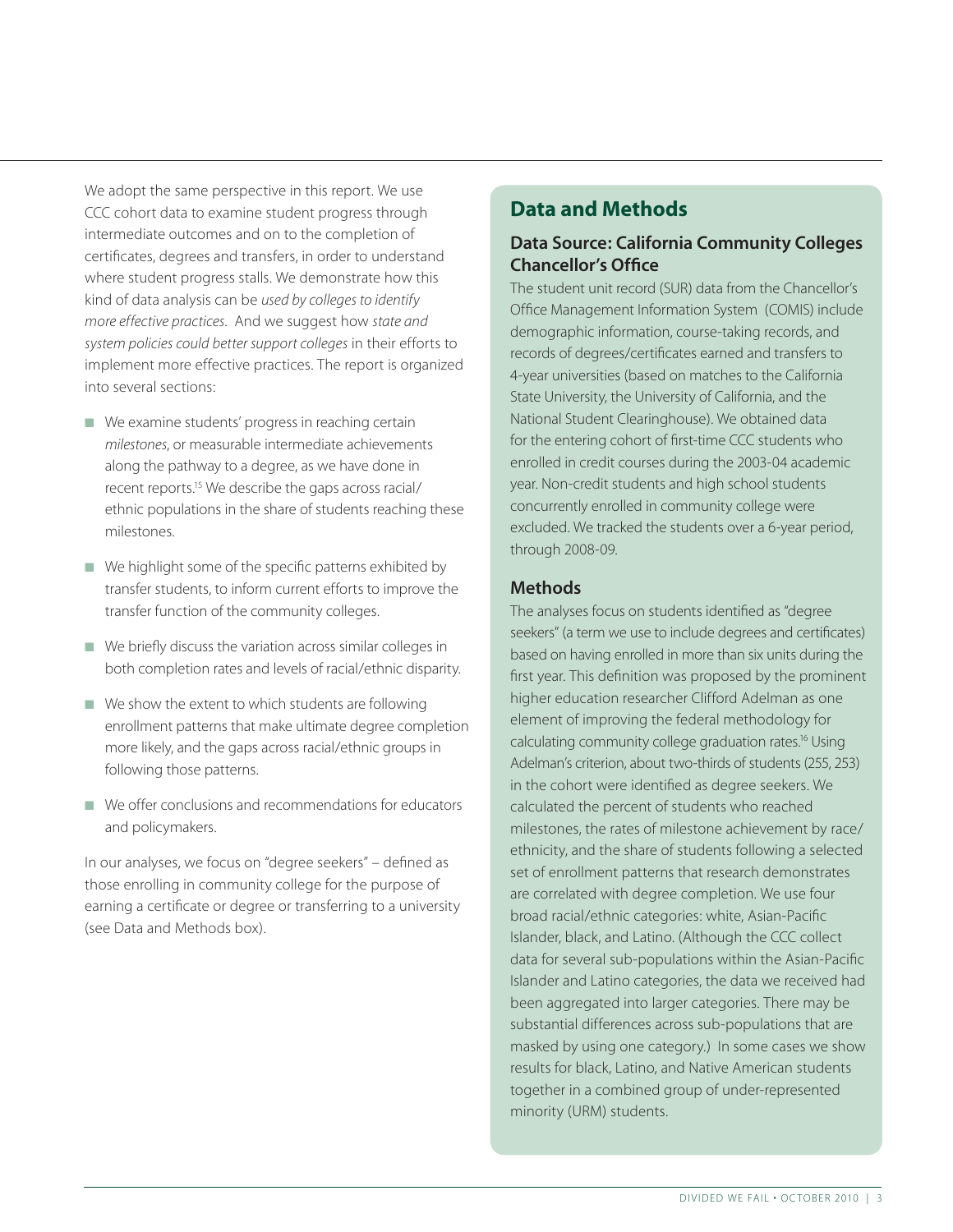# **Too Few Students Reach Milestones on the Road to Degree Completion**

Figure 3 shows the percent of degree seekers in a cohort of CCC students that achieved different milestones (intermediate milestones and completions) within six years:

- By the second year, cohort enrollment had fallen nearly by half.<sup>17</sup>
- $\blacksquare$  The majority of students achieved "college pathways status" – a term used by researchers for completion of at least 12 college-level credits.<sup>18</sup>
- $\blacksquare$  Two out of five students earned one year of college-level credits (30 semester credits<sup>19</sup>), the minimum that research has found to correlate with a significant increase in earnings.<sup>20</sup>
- $\blacksquare$  15% completed a transfer curriculum (as best we can define it<sup>21</sup>), smaller than the share that actually transferred to a university (23%), indicating that many students transfer without first completing two years of study.
- A very small portion earned a certificate and only 11% were awarded an associate degree.
- About 31% completed a certificate or degree, or transferred to a university within six years of enrolling in the CCC<sup>22</sup> (most of the non-completing students had dropped out; only 15% were still enrolled).

Figure 3 Milestone Attainment and Completion within 6 Years



Figure 4 Milestone Attainment and Completion Within 6 Years by Race/Ethnicity



*Note: students can be double-counted in the certificate, associate degree, transfer measures*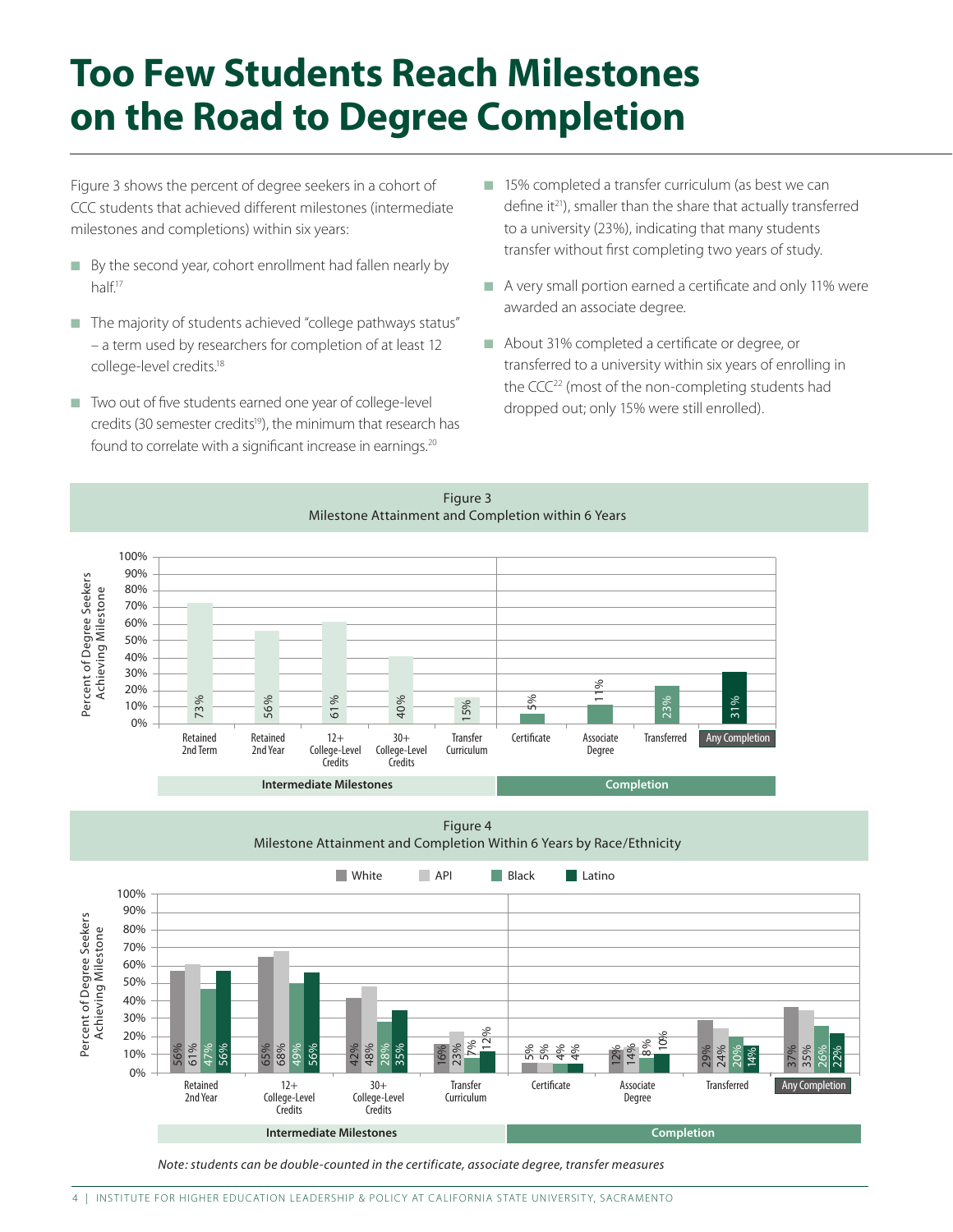Black and Latino students were less likely to reach milestones than white and Asian-Pacific Islander (API) students (Figure 4):

- Latino students were about as likely as white students to persist to the second term (not shown) and second year, but they were less likely to reach the other milestones, and were only half as likely as white students to transfer (14% vs 29%). Through follow up analysis we learned that, of all students who reached the 30 credit milestone, Latino students were the least likely to advance to completion.
- Black students were also less likely than white students to transfer (20% vs 29%), having somewhat higher transfer success than Latino students, but they were the *least likely* to complete a transfer curriculum prior to transferring.
- More than one-third of white (37%) and API (35%) students completed something (certificate, degree, or transfer), compared to 26% of black students and 22% of Latinos.
- $\blacksquare$  The comparatively low overall completion rate for Latino students was largely related to their low rate of transfer.
- Black students completed certificates and degrees at a lower rate than Latino students, but their higher likelihood of transfer (though mostly without completing a transfer curriculum) led to a higher overall completion rate.

Because of their lower rates of success, under-represented minority (URM) students made up a much lower share of "completers" (30%) than they did of incoming degree seekers (43%)(Figure 5). The drop from entry share to completion share was largely accounted for by Latinos, who accounted for a third of incoming degree seekers but less than a quarter of completers.

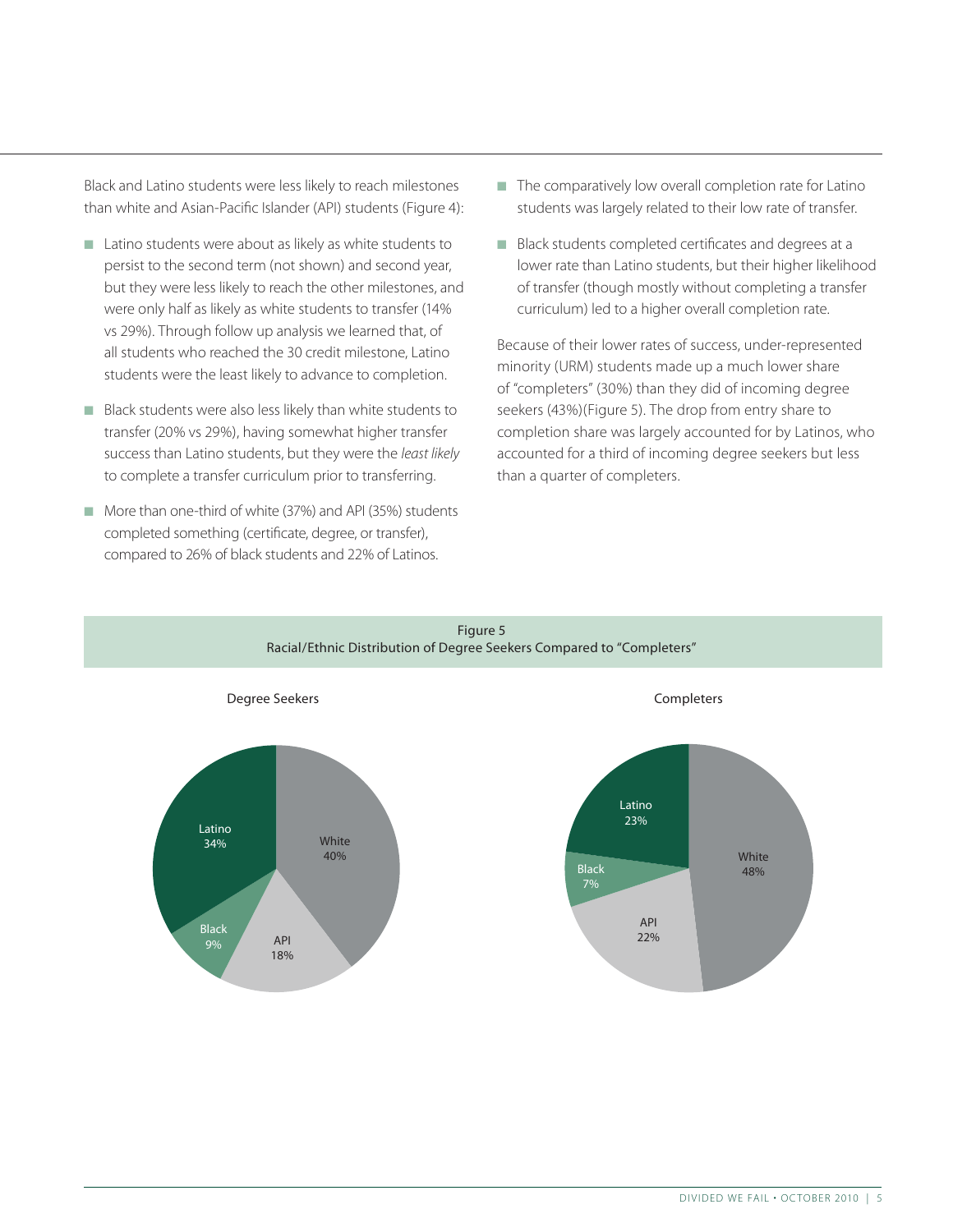# **Transfer Doesn't Mean Completing Two Years, Especially for Black Students**

Community colleges are essential to the production of baccalaureate degrees in California. The state's Master Plan limits freshman admission at public universities to the top third of high school graduates. Some students who do graduate in the top third choose to enroll first in a community college, intending to transfer. It may be surprising to those familiar with this design feature of the Master Plan to learn that "transfer" does not mean what it has commonly been assumed to mean: the movement of students from the CCC to the University of California (UC) or California State University (CSU) after earning two years of credit toward a bachelor's degree.

### **Many students transfer without completing a transfer curriculum or earning an associate degree**

As shown in Figure 6:

- n Only 43% of students who transferred to a university had completed a transfer curriculum at the CCC, which requires at least 60 transferable credits, including English and math.
- About one-fourth earned an associate degree.
- Black transfer students were far less likely than others to complete a transfer curriculum, with only 22% doing so.

 $\blacksquare$  While Latino students were the least likely to transfer, those who did were actually more likely than most others to have completed a transfer curriculum or associate degree.

UC and CSU accept very few transfer students at the freshman or sophomore levels so most transfers to in-state public universities have completed a transfer curriculum.<sup>23</sup> UC and CSU transfers earned an average of 68 transferable credits at community college. Students who transferred *without* completing a transfer curriculum or an associate degree earned an average of only 22 transferable credits. Because of UC and CSU policies, these students are mostly transferring to private nonprofit and for-profit institutions that do not require transfer students to be prepared to begin junior-level study at a university.

### **Only half of transfers enroll in CSU or UC – with key differences by race/ ethnicity**

Another surprising finding, in view of the Master Plan, is that only half (52%) of the transfers were to one of the state's public universities. As noted, this reflects the low percentage of transfer students who complete a transfer curriculum. Figure 7 shows some striking differences across racial/ethnic groups in transfer destination:

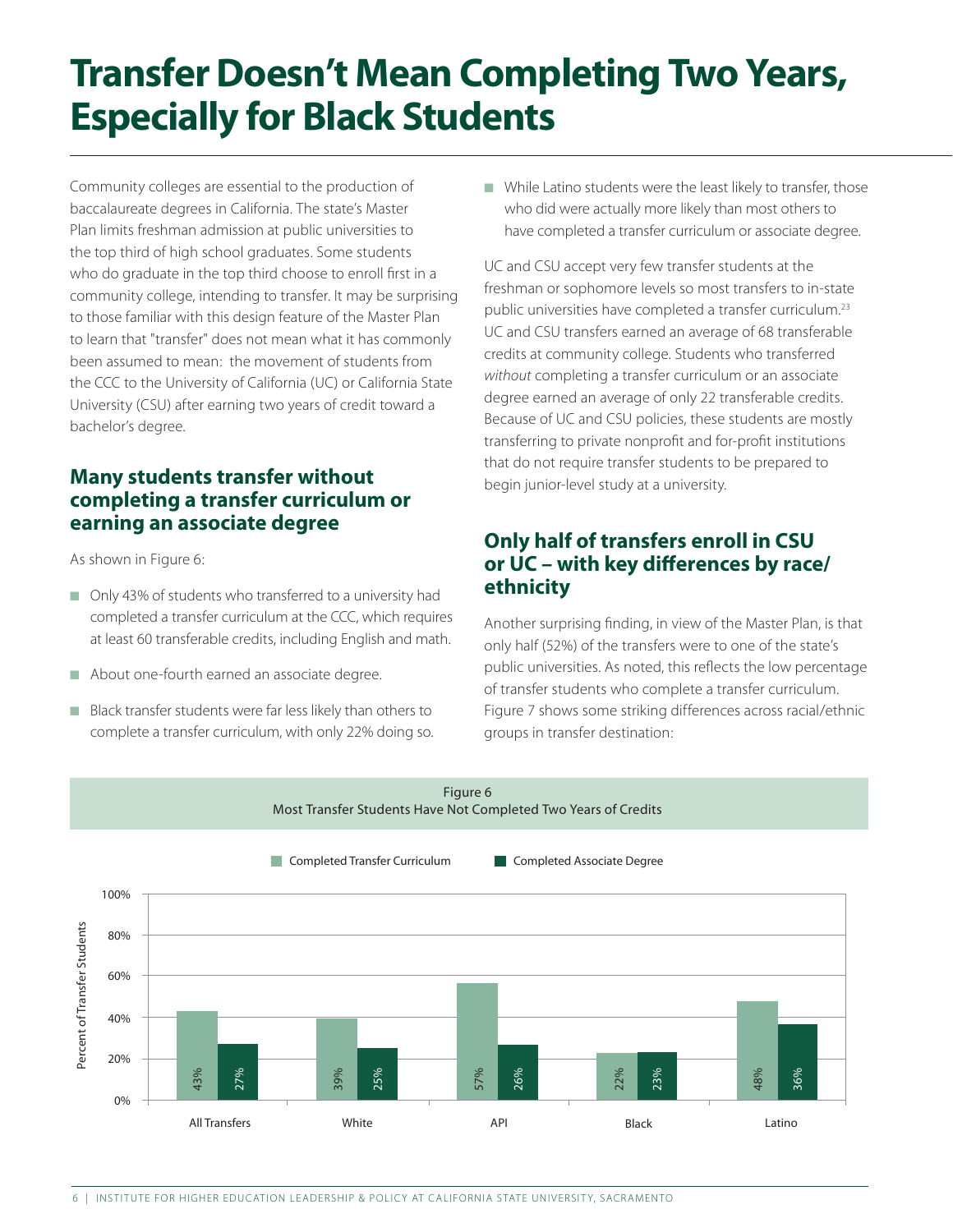- n Asian-Pacific Islanders and Latinos were the most likely to enroll in one of the state's public universities, and black students were the least likely. There were differences across racial/ethnic groups in the division of those transfers between UC and CSU. Fifteen percent of the black and Latino transfers to the state's public universities enrolled in UC, compared to 21% of white transfers and 31% of API transfers.
- Black transfer students were more likely to enroll in out-ofstate public and private institutions (42%) than in CSU or UC (31%), and nearly one in five (19%) enrolled in for-profit colleges,<sup>24</sup> more than twice the share among white and API transfers.
- Latino transfers were the least likely to go to out-ofstate institutions (15%), but nearly as high a share (16%) enrolled in for-profit colleges as among black students.

Transfer of CCC students to the for-profit sector has been increasing dramatically in recent years. For example, the annual number of transfers to the University of Phoenix increased by 33% between 2003 and 2008, from 6,638 to 8,825.25 Over the same five-year period, transfers to CSU increased by 8% (from 50,746 to 54,971) and transfers to UC increased by 13% (from 12,275 to 13,909). Likely reasons for the disproportionate growth in transfers to for-profit colleges include capacity constraints in CSU and UC due to cuts in state funding, complex requirements for transfer admission to CSU and UC, and recruiting efforts by the for-profit institutions. Whatever the reasons, the trend bears watching given (1) the large investment of state resources in the for-profit colleges through the Cal-Grant program<sup>26</sup> (2) concerns about low graduation rates,<sup>27</sup> recruiting practices, and educational quality in that sector, $28$  (3) the excessive debt loads and high loan default rates of their students, and (4) diminishing capacity at UC and CSU to receive transfer students.

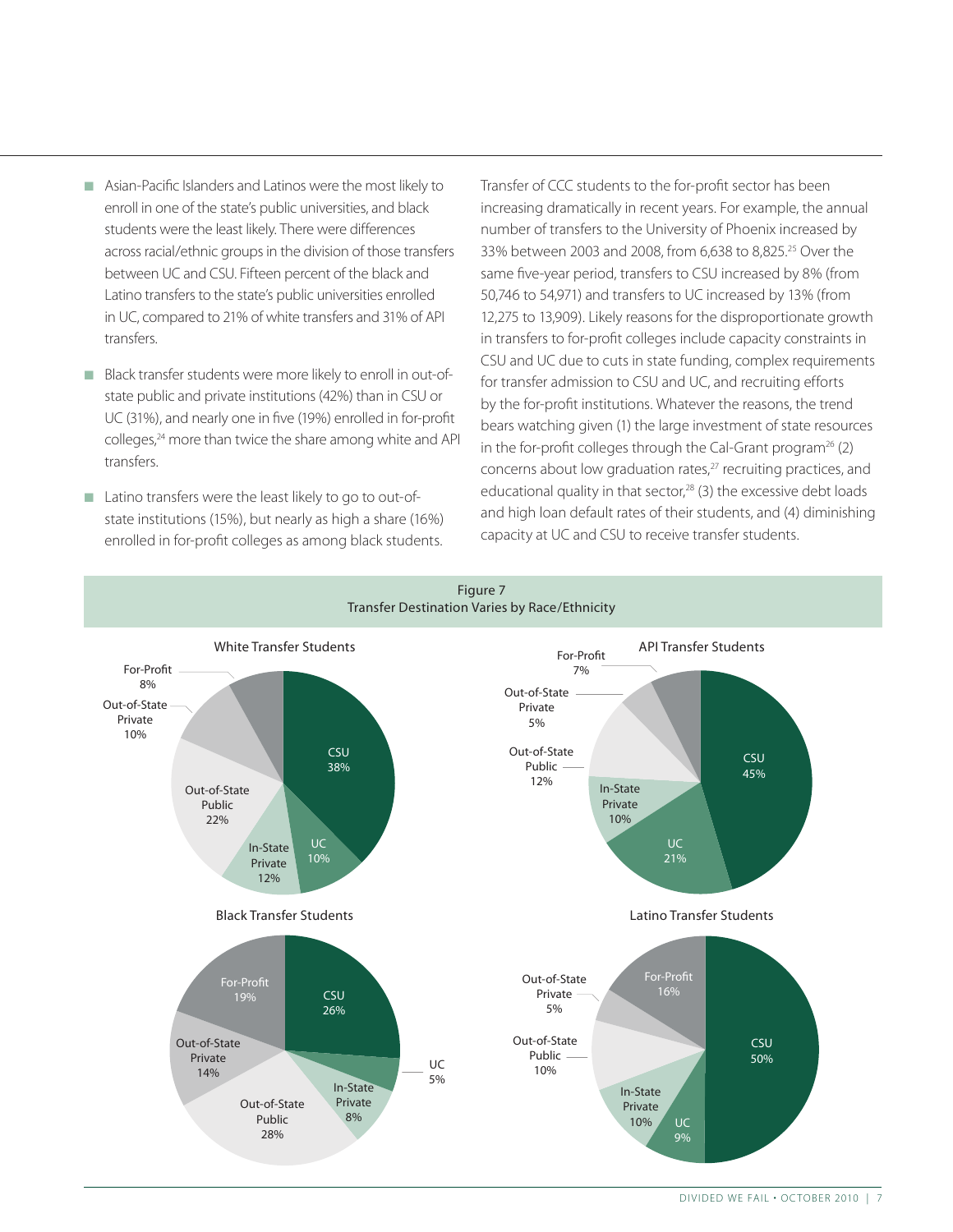# **Some Colleges Achieve Better Parity in Outcomes by Race/Ethnicity**

We, like other researchers, have documented lower rates of success among URM students, a troubling condition that is often attributed to factors that vary by race/ethnicity rather than to race/ethnicity *per se*, including socioeconomic status and academic preparation.<sup>29</sup> URM students in California's community colleges are more likely to have attended highly segregated, over-crowded K-12 schools with high concentrations of low-income students, limited access to well-qualified teachers and counselors, and fewer opportunities to engage in a rigorous college-preparatory curriculum.30 It is undoubtedly true, as the colleges have argued,<sup>31</sup> that the resources provided to them are inadequate to the task of serving students with many obstacles to overcome on the path to a college degree. But since funding per student is nearly equalized across the colleges, $32$ variations in outcomes across colleges of similar size and demographic composition<sup>33</sup> would suggest that some colleges are using the resources they have more effectively to help students of all backgrounds make progress.

To test this notion we compared the completion rates of URM and white students in individual colleges.<sup>34</sup> We divided the colleges by size of enrollment and by the share of URM students among degree seekers, and found wide variation in both completion rates and disparity levels. For example, as shown in Figure 8, Colleges 1 and 2 are both small colleges (total enrollment of <10,000) with a low share (<25%) of URM students. The overall completion rate for URM students in College 1 was 34%, nearly the same as the completion rate for white students (37%). College 2 had a much larger disparity in outcomes, with white students completing at more than twice the rate of URM students (33% and 16%, respectively). Among large colleges (total enrollment of >20,000) with a high share (>50%) of URM students, Colleges 11 and 12 had identical completion rates for white students (35%) and lower rates for URM students, but College 11 had less of a disparity between the two rates. In each enrollment/URM category we could identify a college that had, for whatever reasons, been able to minimize the completion rate disparity. It must become a systemwide priority to identify effective practices for helping disadvantaged students overcome barriers and to promote universal adoption of effective practices across the system.

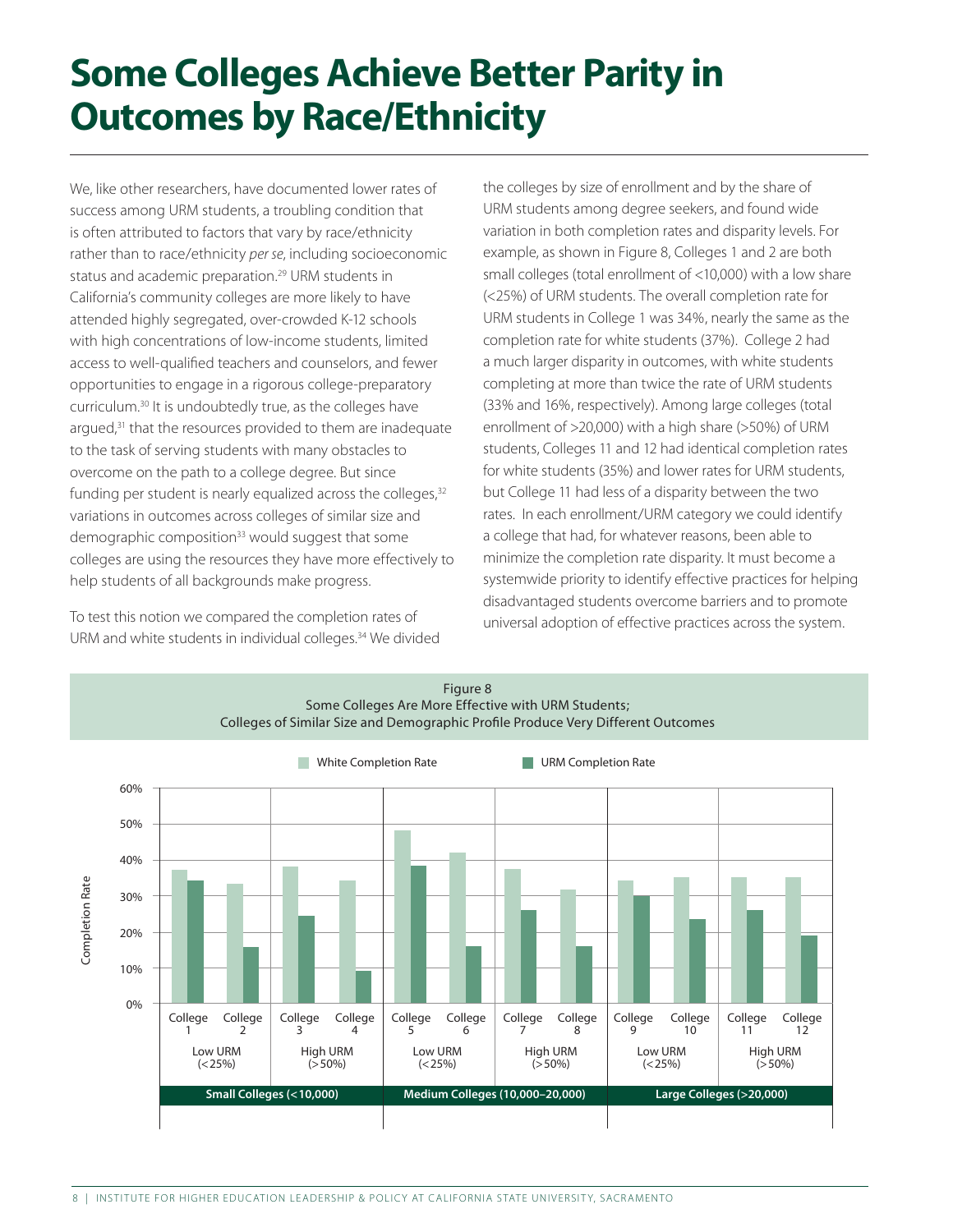# **Too Few Students Follow Successful Patterns – Racial Gaps Appear Here as Well**

The research literature has revealed much about the enrollment patterns that are associated with student progress and degree completion.35 The value in finding and monitoring these patterns is in using that knowledge to encourage more students to follow them. In a study titled *Steps to Success*, we used data for an earlier cohort of CCC students to show that students were more likely to make progress along the milestones and complete a certificate, degree, or transfer if they followed certain patterns, including:

- n passing college-level math and English early in their college career (grade C or better)
- $\blacksquare$  taking a college success course
- $\Box$  gaining momentum through credit accumulation by enrolling full-time and continuously, completing at least 20 credits in the first year of enrollment, earning credits during summer terms, and avoiding excessive course withdrawals and late registration.

The differences between following and not following successful patterns can be great. Note the following three examples of how students who followed the successful patterns had much higher rates of completing certificates, degrees, or transfers than students who did not follow those particular patterns:

#### **Passed college-level English within 2 years?**

■ Yes  $\rightarrow$  50% completed | ■ No  $\rightarrow$  20% completed

#### **Passed college-level math within 2 years?**

■ Yes  $\rightarrow$  55% completed | ■ No  $\rightarrow$  21% completed

#### **Accumulated at least 20 credits in first year?**

■ Yes  $\rightarrow$  59% completed | ■ No  $\rightarrow$  21% completed

Figures 9 and 10 show that too few students in the CCC are following successful patterns, and that URM students trail in nearly every case. Only 25% of degree seekers earned at least 20 credits in the first year, and a similar share (29%) completed at least one college-level math course within two years (Figure 9). Slightly more (36%) successfully passed at least one collegelevel English course within two years. More than one-third of API students followed each of these patterns. Black students were the least likely to complete math and English early and to earn 20 credits in the first year. More detailed analysis of student enrollment patterns can help explain what students are doing if not following successful behaviors. As one example, we found that of students who did not pass college math within two years:

- 54% attempted no math courses
- 29% enrolled in math but only at the remedial level
- 17% enrolled in at least one college math course but dropped or failed the courses.

One obvious implication of this analysis is that colleges can do more to encourage students to enroll sooner in math courses.

On average, degree-seeking students completed 63% of attempted credits, meaning they dropped or failed more than one-third (Figure 10). Black students completed only half of the credits they attempted. Latino students dropped or failed more than 40% of their credits.



Figure 10 Percent of Credits Completed by Race/Ethnicity

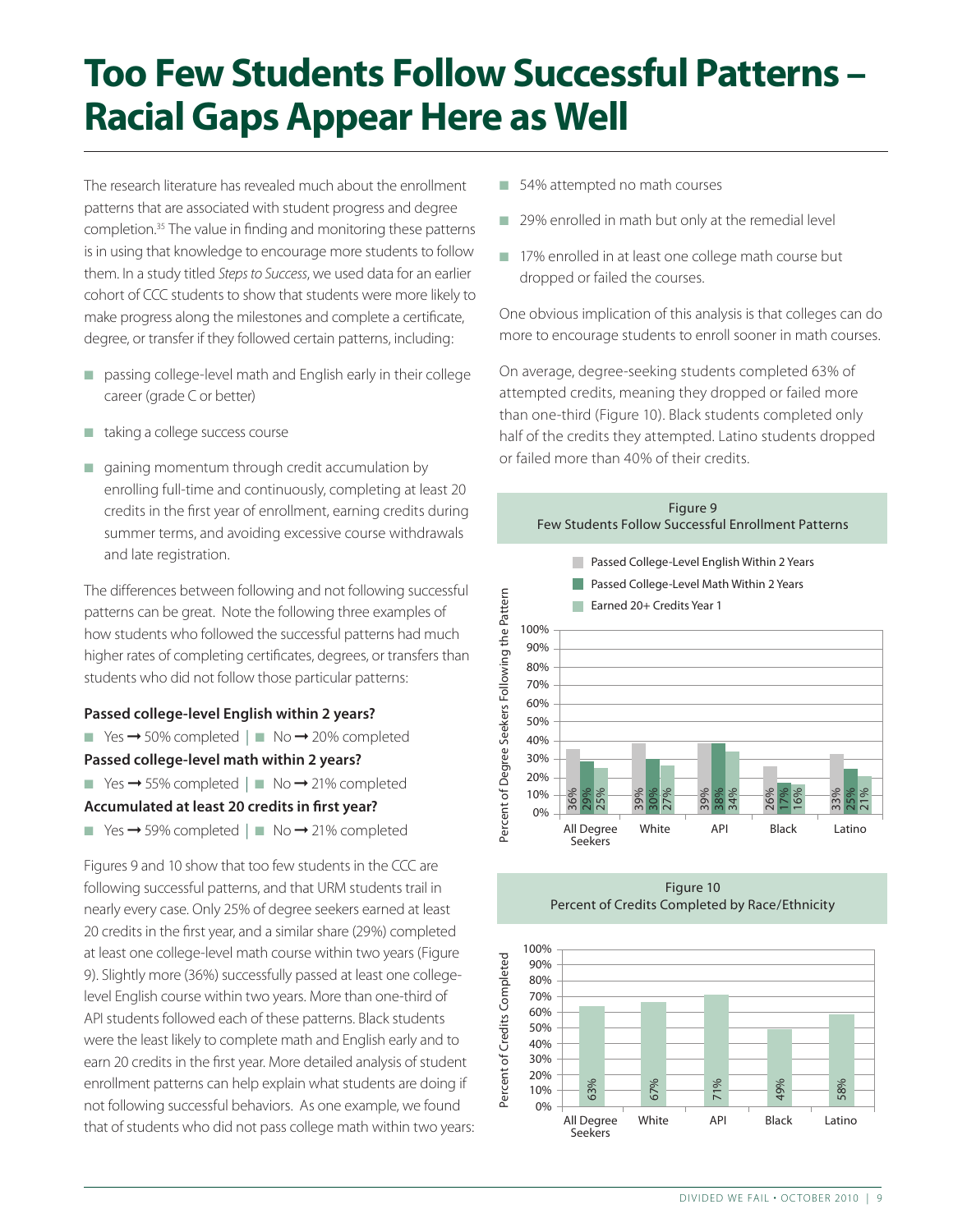# **Summary of Findings: Serious Problems but Tools for the Job**

Our analysis of outcomes, by race/ethnicity, for the 2003-04 cohort of CCC students leads to several key findings.

*Completion rates must rise; disparities must fall. The rates of progress and completion among CCC students are far too low to meet California's projected demand for educated workers. There are disparities by race/ethnicity at every step of the way that will exacerbate the problem given demographic trends unless business as usual ends and fundamental changes are introduced to increase student success.*

- **30% completion rate is too low.** Six years after initially enrolling in the CCC, only 30% of degree-seeking students had completed a certificate or degree, or had transferred to a university. Most of the other 70% had dropped out; only 15% were still enrolled. Only 26% of black students and 22% of Latino students had completed or transferred after six years.
- **T** Critical milestone is missed. Only 40% of degree-seeking students had earned at least 30 college-level credits at the CCC, the minimum needed to show a significant economic benefit. An even lower share of Latino (35%) and black (28%) students reached this milestone.
- **n** Latinos face more bumps at the end of the road. The 30 credit threshold can provide "momentum" for completing an educational program. However, fewer of the Latinos who reached that point completed a certificate, degree, or transfer (47%), compared to white (60%), Asian- Pacific Islander (58%), and black (53%) students.

*Transfer is not what we tend to think it is. Transfer – one of the "completions" we report – should be raising red flags because patterns of transfer do not follow the Master Plan intent. Most students transfer before finishing two years of study (many well before) and a growing share, especially of black and Latino students, is transferring to for-profit institutions, where there are growing concerns about low completion rates and high levels of student debt.*

**Transfer success is low.** About 23% of degree seekers transferred to a university, and Latino students were only half as likely as white students to transfer (14% vs 29%).

- Majority of students do not follow Master Plan intent. Only 43% of transfers completed a transfer curriculum (60 transferable credits including English and math) before transferring and just 27% of transfers earned an associate degree. Barely half (52%) of transfer students enrolled in a California public university, where completion of at least 60 transferable units is generally required. For a variety of reasons, which need to be explored, the community college transfer function is not primarily serving to direct students into upper division study at UC and CSU.
- **For-profit sector's role is growing.** An increasing share of transfer students is enrolling in the for-profit sector, where what little is known about student outcomes provides ample reason for concern about poor outcomes and high indebtedness. The students going to the for-profit sector are disproportionately the under-represented minority populations whose degree attainment levels we most need to improve. Black students are especially likely to transfer to for-profit institutions and to leave the CCC system with fewer credits completed.

*Demographics are not destiny. As open access institutions, community colleges serve many students facing serious obstacles to success, including the under-represented minority populations whose poorer outcomes we have documented in this report. Yet we found that some colleges show better outcomes for such students than their peers.*

■ Some colleges may have found better practices. Poorer outcomes for under-represented minority students are undoubtedly related to socioeconomic status and level of academic preparation for college. But the widely varying rates of completion and levels of disparity across colleges of similar size and similar shares of under-represented minority students suggest that some colleges are finding ways to be more effective at helping students of all backgrounds make progress, despite budgetary and other barriers.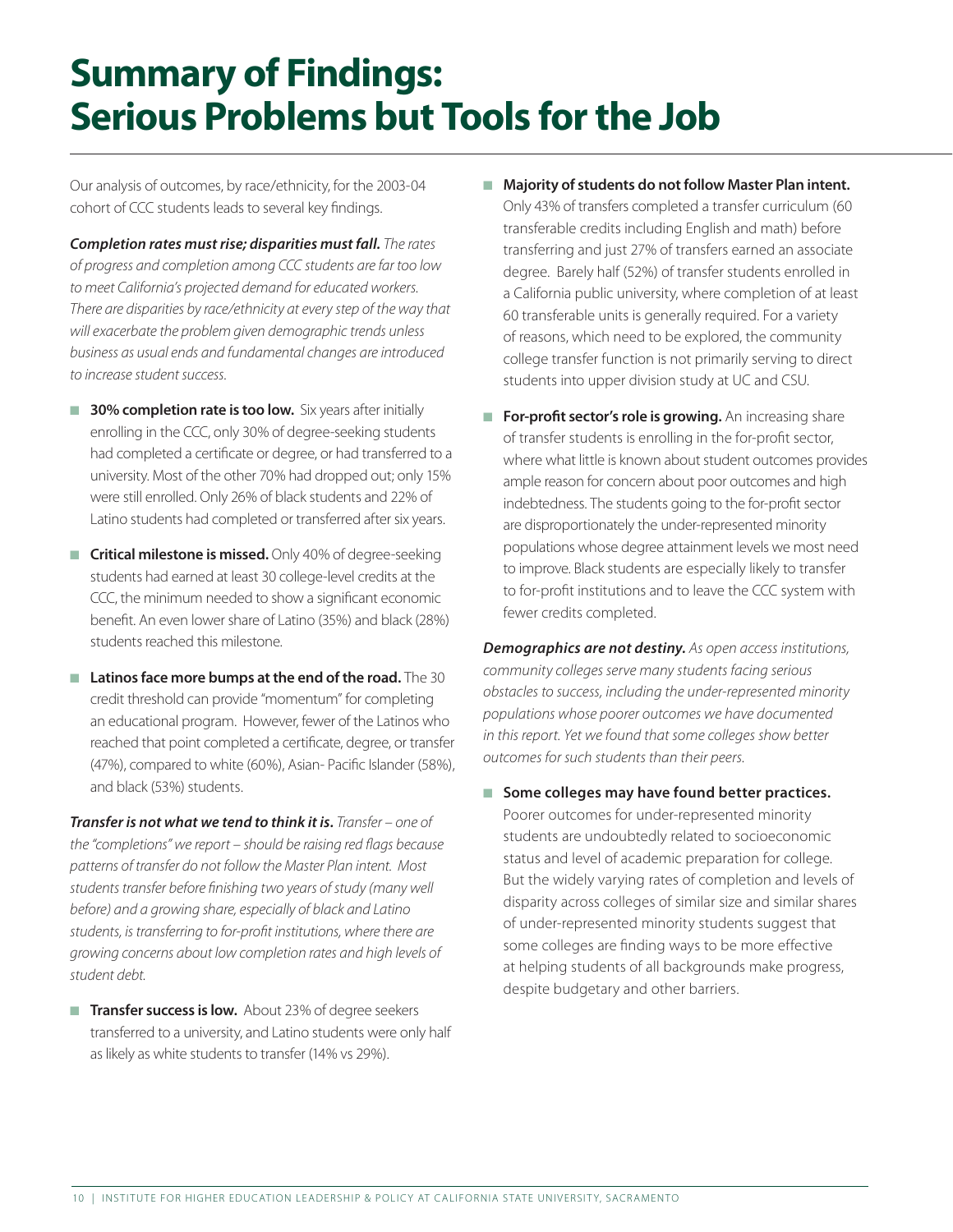#### *Patterns of student enrollment provide clues for*

*improvement. Research has documented that certain enrollment behaviors increase student chances of success but few CCC students are following those patterns; targeting new efforts to encourage more effective enrollment patterns could be a high-yield strategy. Analyzing these differences by race/ ethnicity reveals additional opportunities for new approaches.*

- Students who followed certain enrollment patterns did **much better.** As examples: 50% of students who took and passed college English within two years completed a certificate, degree, or transfer within six years, compared to only 20% of students who did not; 59% of students who earned at least 20 credits in their first year completed within six years, compared to 21% of students who did not. Other examples abound and provide ample opportunity to focus campus strategies.
- But few students followed the successful patterns. Students are not taking and completing gateway courses early. Only 25% of degree seekers earned at least 20 credits in the first year; only 29% completed at least one collegelevel math course within two years; 36% successfully passed at least one college-level English course within two years (black students were the least likely to complete math and English early and to earn 20 credits in the first year); on average, degree-seeking students dropped or failed over one-third of the credits they attempted, with black students completing only half the credits they attempted.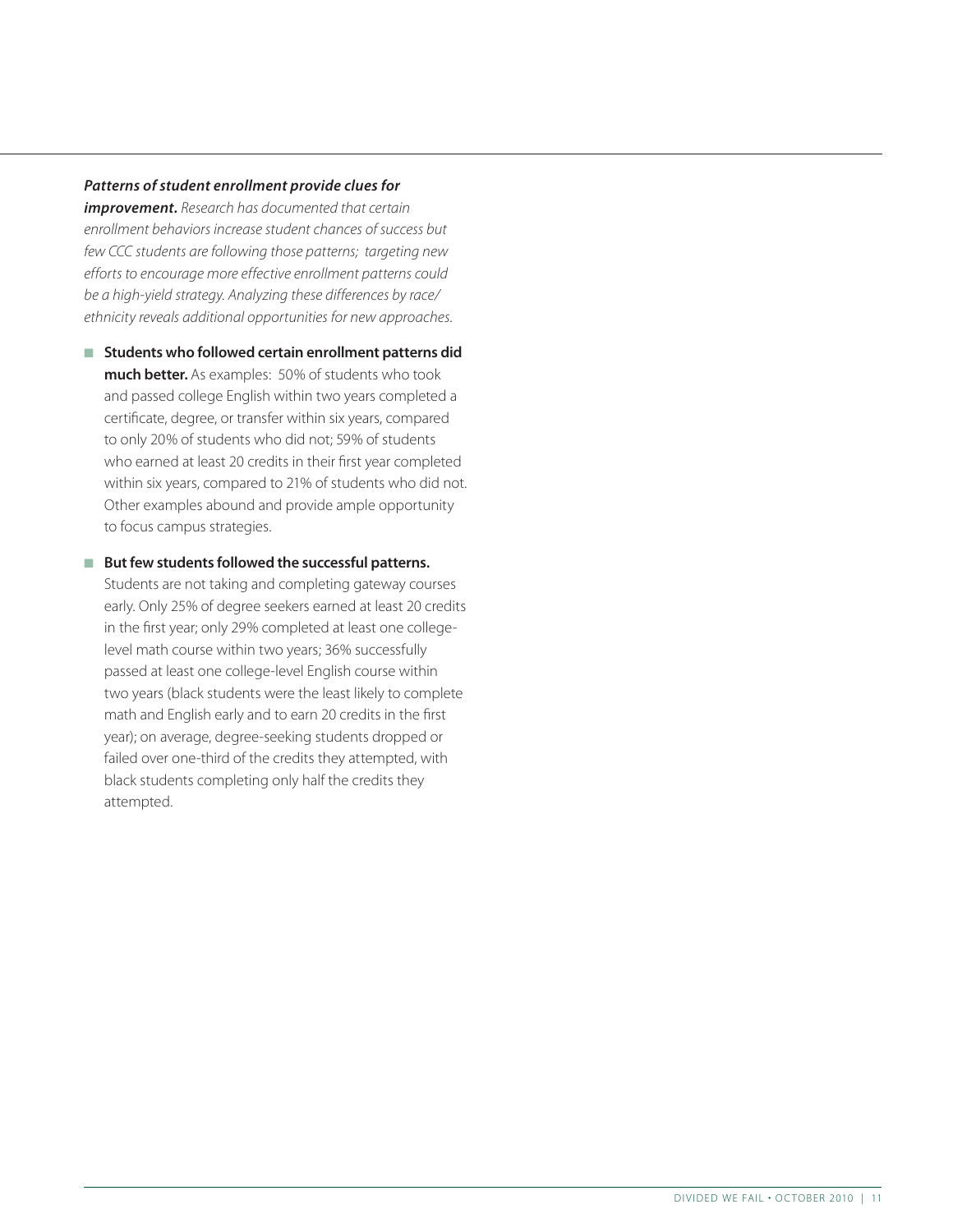# **Recommendations: Using Data to Improve Institutional Practice and State/System Policy**

Action to increase completion and reduce racial/ethnic disparities must occur on two mutually supportive fronts: *changes to institutional practices* at the college level and *changes to state and system policy* (see Diagram on p. ii). Both rely on the strategic use of data to track student milestone achievement and enrollment patterns. There are promising efforts underway across the CCC to improve practice; policy reform efforts are moving more slowly. There are ample opportunities for colleges to target strategies more effectively, based on data, to produce better student outcomes. At the same time, state and system policy changes can enhance college efforts to improve outcomes just as poorly conceived policies can thwart the best college efforts to help students succeed.

### **Recommendations to Improve Institutional Practice**

**1 The Chancellor's Office should coordinate a systemwide, and systematic, effort by which cohort data are analyzed for every college.** 

- Every college should, on the basis of these analyses, set goals for improving its completion rates and reducing disparities.
- n All colleges should use a common framework for analysis that includes a set of milestones and a set of enrollment patterns that have been documented to correlate with success. We suggest the following components for analysis and reporting, all compiled by subgroup (race/ethnicity, gender, age):

#### **Milestones**

- $\blacksquare$  2nd term retention
- $\blacksquare$  2nd year retention
- $\blacksquare$  12+ college credits
- $\blacksquare$  30+ college credits
- $\blacksquare$  Transfer curriculum (60 transferrable credits, including English and math)
- $\blacksquare$  Certificate
- **n** Associate degree
- $\blacksquare$  Transfer with transfer curriculum
- $\blacksquare$  Transfer without transfer curriculum

#### Enrollment Patterns

- Attend full-time in first term
- n Take college success course
- Enroll continuously
- Pass college-level math within 2 years
- Pass college-level English within 2 years
- $\Box$  Complete 20+ credits in first year
- Farn summer credits
- % course withdrawals
	- % course late registration

Table 1 shows how we used these metrics to suggest changes in institutional practice - but if each college analyzed its own data, strategies at each college could be ideally targeted to individual circumstances.

| Table 1                                                       |
|---------------------------------------------------------------|
| Examples of How Cohort Analysis Can Point to Campus Practices |

| What we found:                                                                                                | <b>What institutional practices</b><br>might help:                                                                                                                                                                                                                  |
|---------------------------------------------------------------------------------------------------------------|---------------------------------------------------------------------------------------------------------------------------------------------------------------------------------------------------------------------------------------------------------------------|
| A small percentage of students<br>are earning at least 20 first-year<br>credits, failing to build<br>momentum | College success course<br>T.<br>Better financial aid<br>m.<br>counseling to emphasize<br>benefits of full-time<br>enrollment<br>On-line summer courses<br>П                                                                                                         |
| Students are failing or<br>withdrawing from a significant<br>portion of their courses                         | Early alert systems to<br>$\mathcal{L}_{\mathcal{A}}$<br>contact students at the first<br>sign of trouble and direct<br>them to help<br>Limits on course drops<br>and repeats or extra fee for<br>course withdrawal past a<br>certain date or for course<br>repeats |
| A small percentage of students<br>are completing college-level math<br>and English within two years           | Orientation and advising to<br>emphasize importance of<br>taking the courses early<br>Learning communities for<br>basic skills students                                                                                                                             |
| Students transfer well short of<br>credits to begin junior-level work                                         | Transfer advising to<br>m.<br>encourage effective<br>course-taking                                                                                                                                                                                                  |
| Students reach 30-unit milestone<br>but do not progress to completion                                         | Support programs<br><b>Tale</b><br>modeled after "first year<br>experience" but for later<br>years                                                                                                                                                                  |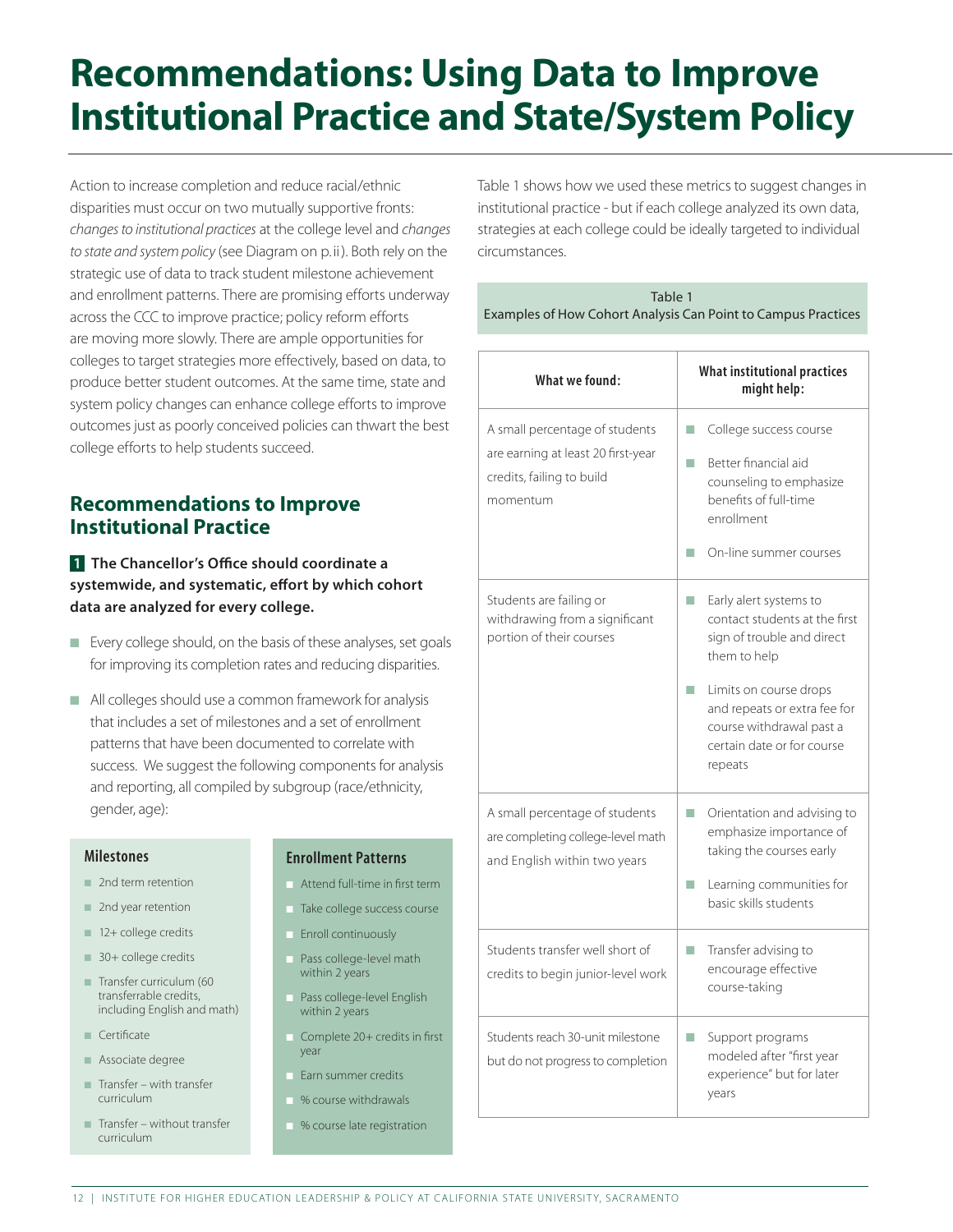- $\Box$  Colleges should supplement cohort analysis with more in-depth study, (e.g., student interviews, data on student use of support services) to better understand why students are getting stalled and why they are not following successful enrollment patterns.
- n A formal process should be initiated by which colleges, perhaps organized by peer group, share information about the changes in institutional practice they have implemented as a result of their analyses and what impact their new practices have had on the measures of student progress.

### **Recommendations to Improve Policy to Better Support College Success Strategies**

Policy is a vital partner in student success efforts. As important as it will be for colleges to study their data and implement new approaches, there is a limit to what can be accomplished without changes to the policy environment in which colleges operate. When policy is well aligned with goals of student success, colleges can more easily take the steps that are suggested by their data analysis. National initiatives to increase college completion, spurred by major foundations, are pushing states to adopt policies that are optimally supportive of effective college practices. To that end we offer three specific policy recommendations that stem directly from our data analysis. We believe these changes will support community college efforts to increase college completion and close the intolerable gaps across racial/ethnic populations. Our last policy recommendation addresses the broad policy environment for all of California higher education.

### **2 A new funding model should be adopted that rewards colleges for helping student progress through milestones, including completing college-level English and math, and for helping under-prepared students meet key milestones.**

Our analysis revealed serious shortcomings in the extent to which students are moving through key milestones on their way to earning certificates or degrees or transferring to universities. The concept of milestones, or intermediate measures of student progress, is growing in popularity as states become convinced that funding based solely on enrollment is not providing the right incentive for improving student progress and success. Several states have adopted this approach and more are

considering it. The milestones approach has great potential to overcome the shortcomings of earlier generations of performance funding in higher education, which put too much emphasis on graduation rates, failed to reward institutions for student progression, and were not based on the rich data that can come from cohort analysis of milestone attainment. In view of findings from our cohort analysis, we recommend that the new funding model include financial incentives for getting students to complete key milestones and that it contain extra incentives for milestone attainment by under-prepared students, to help close the gaps and not disadvantage colleges that serve more under-prepared students.

**3 The Board of Governors should adopt changes to system policy, and seek statutory change as necessary, to ensure that all degree-seeking students are assessed for college readiness, and are directed appropriately into courses that will expedite their transition to and success in college-level instruction.**

Community colleges across the nation are devising strategies to best help students who arrive under-prepared for collegelevel instruction. California lags other states in adopting reforms that would require students to be assessed. This has serious ramifications for the kind of data analysis we recommend. Without complete data on who is and who is not prepared for college-level study, colleges cannot carefully study outcomes for under-prepared students or monitor the impact of various instructional and support strategies. Further, other states are leading the way in reforming delivery systems for remedial education aimed at minimizing the time students spend in drawn-out remedial sequences while carefully controlling student access to college-level courses to ensure that students have the skills to read and write at college level before taking courses that require those skills. Some policy reforms to address this set of issues are being considered by the CCC but immediate action is warranted to help underprepared students progress and succeed.

**4 The Legislature should take steps to guard against erosion of the historic transfer function of community colleges by investigating recruiting practices and completion rates at for-profit colleges, enacting policies that encourage students to earn associate degrees prior to transfer, and ensuring sufficient capacity at UC and CSU for transfer students.**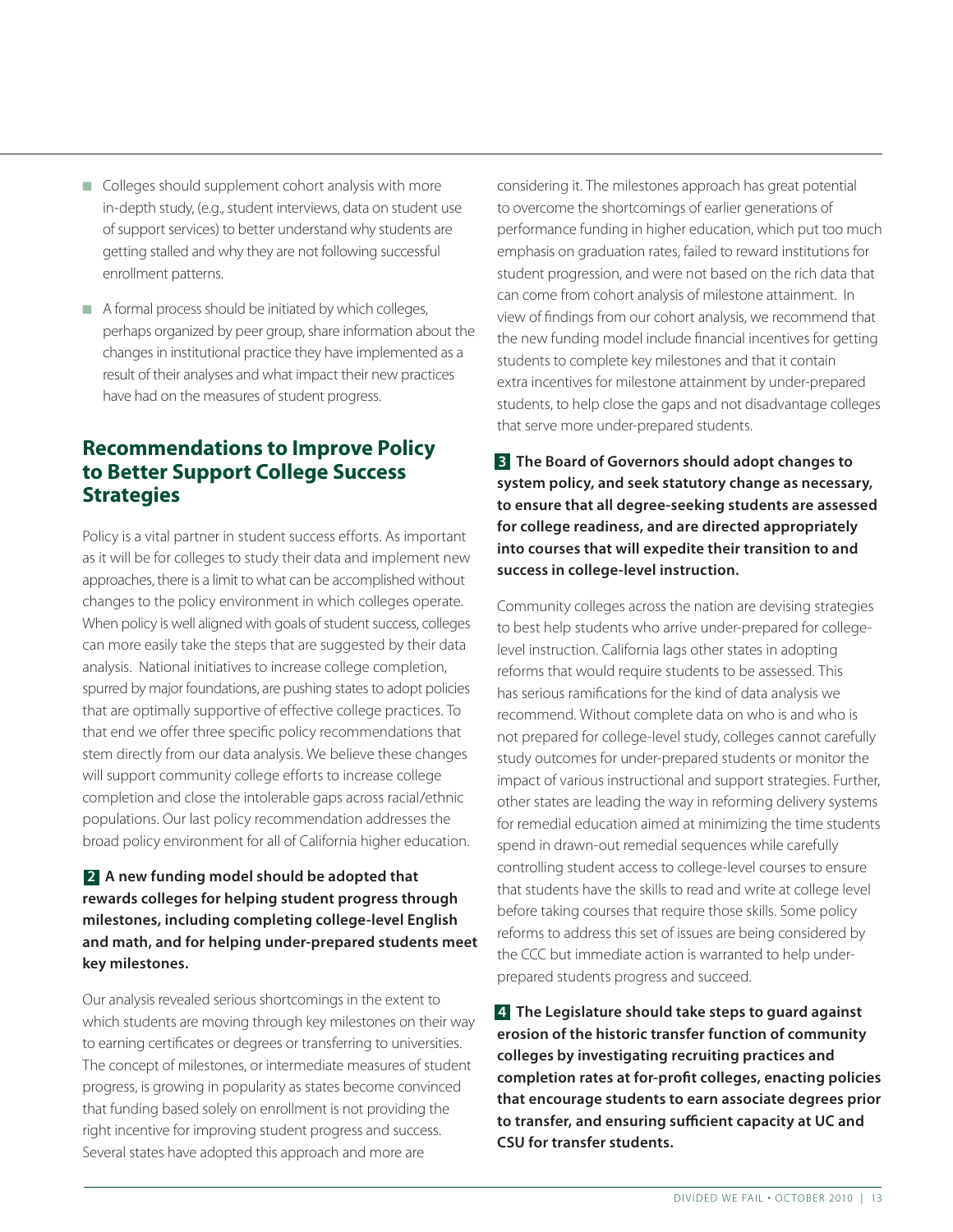Our analysis showed that large numbers of community college students are transferring with few units completed and in growing numbers to for-profit institutions, whose recruitment practices nationally are under investigation, and whose completion rates are feared to be exceedingly low. These institutions are recruiting heavily among Latino and black students whose success is so critical to California's future. The Legislature should call for transparency in the practices and outcomes of for-profit colleges perhaps by means of imposing conditions for institutional eligibility to participate in Cal Grant programs. Additionally, ongoing efforts in the Legislature to improve transfer pathways for students should incorporate incentives for students to complete a transfer curriculum and earn an associate degree while at community college.

### **5 California needs a public agenda for higher education**

A policy framework is needed that sets goals across all three segments (UC, CSU, and CCC) for college participation and degree completion, identifies the policies and investments needed to accomplish those goals, and monitors progress toward achieving the goals (including goals and progress related to closing achievement gaps). We have recommended this previously, as has the Legislative Analyst's Office. The states that are leading the way with new approaches to increase completion, and attracting foundation money in the process, are doing so under the guidance of such a strategic document. California's approach to higher education is far too fragmented and un-strategic for the state to be considered at the forefront of national college completion efforts.

## **Recommendations to Link Practice and Policy**

Advocates and stakeholders regularly promote policy agendas in the interest of improving student success. We hope that the completion rates and disparities documented in this report will spur more active policy agendas by stakeholders committed to increasing college completion and reducing performance gaps. If stakeholder agendas can reflect real and current trends in the colleges and can be aligned with the colleges' own agendas, the chances of achieving effective policy reform are higher. To that end, we call attention to two mechanisms, highlighted in the diagram on p. ii, for bringing internal and external stakeholders together in the pursuit of student success.

### **6 Colleges should publicly report milestone data**

Milestone attainment, by race/ethnicity, should become a feature of the extensive CCC public accountability system, called Accountability Reporting for Community Colleges (ARCC). This would inform state and local stakeholder groups, as well as policymakers, of the performance of colleges in helping students make progress and complete academic programs, and could help focus policy agendas on those areas of greatest systemwide challenge.

### **7 Colleges should identify common policy barriers**

When colleges come together to share effective practices, as we recommend they do, they should identify system and state policies that are impeding their best efforts to help students succeed. For example, a college may want to assess students a small fee for excessive course dropping or late registration - two patterns shown to reduce the likelihood of success - but are prevented from doing so by statute. Or a college may want to implement an intensive student support program but may be prevented from doing so by the "fifty percent law" that caps expenditures on student support services. If, through these data-intensive efforts, faculty and staff come to see first hand that policy can enhance the good work they are doing to help students succeed, California stands a better chance of joining leading states in implementing the kinds of innovative policy reforms that can raise college completion.

We count ourselves among the many who believe that community colleges are inadequately funded for the diverse and vital missions they are expected to fulfill. But we also believe it is important, *and possible*, to achieve better outcomes from the resources that are available. Better use of data to inform changes in practice and policy across the community college system can help prevent serious erosion in education levels and the resulting adverse impact on the workforce, the tax base, and the quality of life in California. It carries a price tag but not a prohibitive one. Current fiscal problems and inadequate preparation of incoming college students are huge challenges but should not stall efforts to address the significant problems at hand. Community college students are California's future workforce and we must prepare them or face an unenviable future. The colleges are committed to increasing student success but their efforts will be more effective if guided by the systematic data-driven decision making that we have outlined in this report. Such a culture of continuous improvement can spur changes to practices and policies that, in combination, can increase college completion and brighten future prospects for California.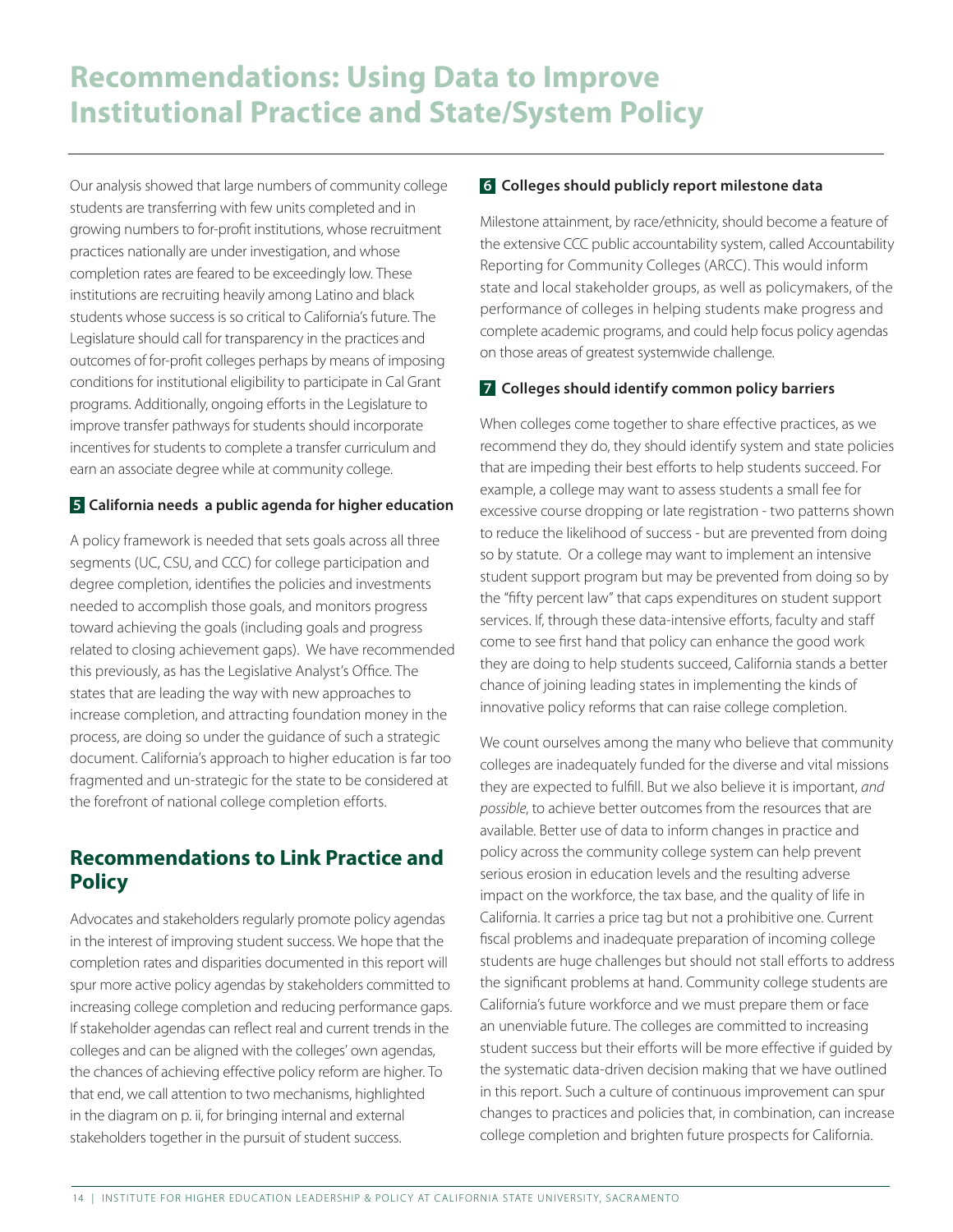# **Institution**

- <sup>1</sup> Johnson, H. & Sengupta, R. (2009). *Closing the Gap: Meeting California's Need for College Graduates*. San Francisco: Public Policy Institute of California.
- <sup>2</sup> The Workforce Alliance (2009). *California's Forgotten Middle-Skill Jobs: Meeting the Demands of a 21st Century Economy*. Washington, D.C: Author.
- 3 Offenstein, J. & Shulock, N. (2009). *Technical Difficulties: Meeting California's Workforce Needs in Science, Technology, Engineering, and Math (STEM) Fields*. Sacramento, CA: Institute for Higher Education Leadership & Policy.
- Hargreaves, R., Cherner, D., O'Neil, E., Solomon, K., & Semerdjian, J. (2007). *Closing the Health Workforce Gap in California: The Education Imperative*. San Francisco: Health Workforce Solutions.
- While it is common to refer to the gap between projections of job openings and availability of qualified workers as "shortages," actual "shortages" will not exist. If the state fails to produce a workforce with the qualifications to fill the kinds of jobs that the state is otherwise on track to produce, employers will create those jobs in other states or countries that have a more educated workforce. In another recent report, PPIC concluded that California will not be able to import enough qualified workers to compensate for under-production of college graduates, due to the increasing competition for those workers in other states and countries (Reed, D. [2008]. *California's Future Workforce: Will there be Enough College Graduates?* San Francisco: Public Policy Institute of California).
- <sup>6</sup> Bowen, W.G., Chingos, M.M., & McPherson, M.S. (2009). *Getting to the Finish Line: Completing College at American's Public Universities*. Princeton, NJ: Princeton University Press.
- <sup>7</sup> Carnoy, M. (2010). *California's Impending College Graduate Crisis and What Needs to Be Done About It*. Stanford, CA: PACE.
- <sup>8</sup> California Department of Finance (2007, July). *Race/Ethnic Population with Age and Sex Detail, 2000-2050*. Sacramento, CA: Author.
- <sup>9</sup> Calculated using data from the American Community Survey, 2006-2008 3-year estimates.
- <sup>10</sup> For more information on the effort and the states involved, see http:// [www.completecollege.org.](www.completecollege.org)
- The California State University is a participant. For more information see [http://www.edtrust.org/issues/higher-education/access-to-success.](www.edtrust.org/issues/higher-education/access-to-success)
- 12 Moore, C. & Shulock, N. (2009). *The Grades are In 2008*. Sacramento, CA: Institute for Higher Education Leadership & Policy.
- <sup>13</sup> Kurlaender, M. (2006). Choosing community college: Factors affecting Latino college choice. *New Directions for Community Colleges*, 133, 7-16.
- <sup>14</sup> Cohort data tracking identifies a group of students who enroll or begin a program at the same time and tracks their progress over time. This is distinct from, and preferable to, tracking annual outcomes for students who are at different stages of their academic careers because it facilitates analysis of the impact of different programs, interventions, and policies.
- 15 Offenstein, J., Moore, C., & Shulock, N. (2010). *Advancing by Degrees: A Framework for Increasing College Completion*. Sacramento, CA: Institute for Higher Education Leadership & Policy; Moore, C., Shulock, N., & Offenstein, J. (2009). *Steps to Success: Analyzing Milestone Achievement to Improve Community College Student Outcomes*. Sacramento, CA: Institute for Higher Education Leadership & Policy.
- <sup>16</sup> Adelman, C. *Proposed amendment for the Student-Right-to-Know and Campus Security Act of 1990 (P.L. 101-542) to produce a full and honest account of college completion rates*. Obtained through personal communication on June 2, 2008.
- <sup>17</sup> Second term retention was measured fall-to-spring for students beginning in Fall 2003 and spring-to-fall for students beginning in Spring 2004. Likewise, one-year retention was measured either fall-to-fall or spring-tospring depending on the student's initial term.
- <sup>18</sup> Horn, L. & Lew, S. (2007). *California Community College Transfer Rates: Who is Counted Makes a Difference*. Berkeley, CA: MPR Associates, Inc.
- <sup>19</sup> Most community colleges use the semester calendar. For the few using a quarter calendar, we converted quarter credits to semester credits before calculating any milestones involving credit counts.
- <sup>20</sup> For example, see Marcotte, D.E. (2006). *The Earnings Effect of Education for Community Colleges*. Baltimore, MD: University of Maryland.
- <sup>21</sup> Completing a transfer curriculum was defined as 60 transferable credits, including at least one course in math and one in English. This measure is only a proxy for completing a transfer curriculum, and is likely an overestimate. To be fully eligible for transfer to a public university at the upper division level, students must complete a set of general education courses and lower-division prerequisite courses required for admission to a particular program. The variation in curricula across the community colleges, the lack of common course numbering, and the variation in courses required for admission across the universities makes it impossible to measure the percent of students who actually completed a full transfer curriculum.
- <sup>22</sup> Students can be double-counted in the certificate, degree and transfer measures. For example, a student may have completed both a degree and transferred.
- <sup>23</sup> According to data from the California Postsecondary Education Commission, in fall 2008 only 3.4% of transfers from CCC to UC and 5.8% of transfers from CCC to CSU were freshmen or sophomores.
- <sup>24</sup> In the National Student Clearinghouse, some of the for-profit institutions use one central location to indicate a student enrolled in one of its institutions, making it difficult to determine the location of the specific campus that a student attended. As a consequence, we show all transfers to the for-profit sector combined, without distinguishing between in-state and out-of-state, but it's likely that most of those students enrolled in for-profit colleges within California.
- <sup>25</sup> Data provided by the MIS unit of the CCC Chancellor's Office.
- <sup>26</sup> In 2008-09, nearly 20,000 students in the for-profit sector received Cal Grant awards, accounting for 7% of all recipients (California Student Aid Commission [2009]. *2008-09 Cal-Grant Program Recipients*. Sacramento, CA: Author). Sixty percent of new awards under the Competitive Cal Grant A program went to students in for-profit colleges (California Student Aid Commission [2009]. *Facts at Your Fingertips 2008-09: Cal Grant Competitive Program*. Sacramento, CA: Author).
- <sup>27</sup> For example, the national graduation rate of University of Phoenix is widely reported at 16%, based on the six-year rate as defined by the federal government for first-time, full-time freshmen ([http://www.nytimes.](www.nytimes.com/2007/02/11/education/11phoenix.html) [com/2007/02/11/education/11phoenix.html\).](www.nytimes.com/2007/02/11/education/11phoenix.html) The California Postsecondary Education Commission shows that rate for University of Phoenix campuses in this state as less than 5% [\(http://www.cpec.ca.gov/StudentData/](www.cpec.ca.gov/StudentData/GradRatesDetail.asp?ID=G0021A&Year=2001) [GradRatesDetail.asp?ID=G0021A&Year=20](www.cpec.ca.gov/StudentData/GradRatesDetail.asp?ID=G0021A&Year=2001)01). Even the institution's own